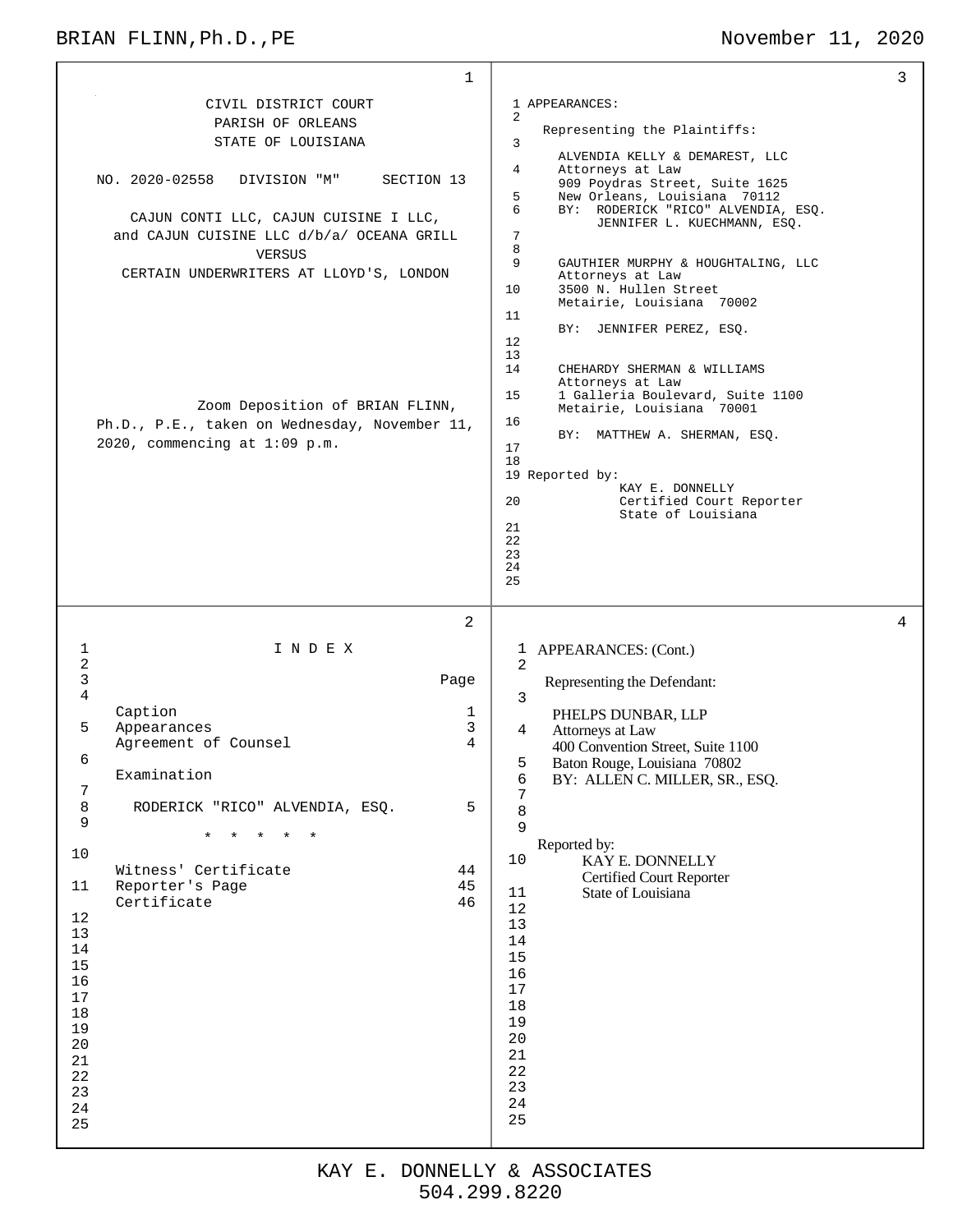|                                                                                                                                           | 5                                                                                                                                                                                                                                                                                                                                                                                                                                                                                                                                                                                                                                                                                                                                                                                                                                                                                                                     | 7                                                                                                                                                                                                                                                                                                                                                                                                                                                                                                                                                                                                                                                                                                                                                                                                                                                                                                                                                                                                                                                                                                                                                                                                                     |
|-------------------------------------------------------------------------------------------------------------------------------------------|-----------------------------------------------------------------------------------------------------------------------------------------------------------------------------------------------------------------------------------------------------------------------------------------------------------------------------------------------------------------------------------------------------------------------------------------------------------------------------------------------------------------------------------------------------------------------------------------------------------------------------------------------------------------------------------------------------------------------------------------------------------------------------------------------------------------------------------------------------------------------------------------------------------------------|-----------------------------------------------------------------------------------------------------------------------------------------------------------------------------------------------------------------------------------------------------------------------------------------------------------------------------------------------------------------------------------------------------------------------------------------------------------------------------------------------------------------------------------------------------------------------------------------------------------------------------------------------------------------------------------------------------------------------------------------------------------------------------------------------------------------------------------------------------------------------------------------------------------------------------------------------------------------------------------------------------------------------------------------------------------------------------------------------------------------------------------------------------------------------------------------------------------------------|
| 1<br>2<br>3<br>4<br>5<br>6<br>7<br>8<br>9<br>10<br>11<br>12<br>13<br>14<br>15<br>16<br>17<br>18<br>19<br>20<br>21<br>22<br>23<br>24<br>25 | <b>STIPULATION</b><br>It is stipulated and agreed by and among<br>counsel that the Zoom deposition of BRIAN FLINN,<br>Ph.D., P.E., is hereby being taken under the<br>Louisiana Code of Civil Procedure in accordance<br>with the Code.<br>The formalities of sealing and<br>certification are hereby waived. The witness<br>reserves the right to read and sign the<br>deposition. The party responsible for service<br>of the discovery material shall retain the<br>original.<br>All objections, save those as to the form<br>of the questions, are hereby reserved until such<br>time as this deposition, or any part thereof,<br>may be used or sought to be used in evidence,<br>and are to be made in accordance with the Code<br>of Civil Procedure.<br>* * * * *<br>KAY E. DONNELLY, Certified Court Reporter,<br>in and for the State of Louisiana, officiated in<br>administering the oath to the witness. | definition based on my engineering knowledge.<br>T<br>$\overline{2}$<br>Q. Okay. That is a good explanation. It's<br>3<br>practical and personal to you, and you alone?<br>A. I did not necessarily say that. Others<br>4<br>5<br>may also agree with that.<br>6<br>Q. They may also. But I'm saying for the<br>7<br>purposes of this report, that's -- in the<br>research and all the knowledge you have, that we<br>8<br>are going to get into in a minute, leads you to<br>9<br>that definition, right, that if the surface can<br>10<br>be restored by cleaning, then it has not been<br>11<br>12<br>physically damaged, correct?<br>13<br>A. Well, I think we need to look at what<br>the definition of physical damage is in --<br>14<br>15<br>Q. No, no. I --<br>16<br>A. -- order to determine --<br>17<br>$Q. I -$<br>18<br>A. -- that --<br>19<br>Q. I understand that. But would you agree<br>20<br>with me that in your report, as a preface to<br>21<br>other things that you put in there, which we're<br>22<br>going to get into that in a minute, but you<br>23<br>state specifically if the surface can be<br>24<br>restored by cleaning, then it has not been<br>25<br>physically damaged. Correct? |
| 1<br>2<br>3<br>4<br>5<br>6<br>7<br>8<br>9<br>10                                                                                           | 6<br>BRIAN FLINN, Ph.D., P.E.,<br>J.S. Held, 18372 Redmond Way, Redmond,<br>Washington, 98052, after having been first duly<br>sworn, testified on his oath as follows:<br>EXAMINATION BY MR. ALVENDIA:<br>Q. Good afternoon, Mr. Flinn.<br>A. Good afternoon.<br>Q. Yeah. My name is Rico Alvendia, and I<br>represent Oceana restaurant; actually, Cajun<br>Conti in this lawsuit.                                                                                                                                                                                                                                                                                                                                                                                                                                                                                                                                  | 8<br>A. I believe that's a reasonable<br>ı<br>2<br>engineering definition.<br>3<br>Q. Okay. Did someone tell you to put that<br>definition in there, other than yourself?<br>4<br>5<br>A. No, sir.<br>6<br>Q. That -- that sentence, I just said, no.<br>Okay. It -- because, you know, do you know who<br>7<br>8<br>Sara Raley is?<br>9<br>A. Well, it -- is that a person from J.S.<br>10<br>Held?                                                                                                                                                                                                                                                                                                                                                                                                                                                                                                                                                                                                                                                                                                                                                                                                                  |
| 11<br>12<br>13<br>14<br>15<br>16<br>17<br>18<br>19<br>20<br>21<br>22<br>23<br>24<br>25                                                    | Mr. Flinn, in -- you submitted an expert<br>report in this case; is that correct?<br>A. Yes.<br>Q. And you work -- you work with J.S. Held;<br>is that correct?<br>A. Yes.<br>Q. Okay. Let me ask you a question.<br>I saw in your report that you said if a<br>surface can be restored by cleaning, then it has<br>not been physically damaged, right? That is in<br>your report?<br>A. Yes, it is.<br>Q. Okay. Where do you get that definition<br>from?<br>A. You know, that is a practical, personal                                                                                                                                                                                                                                                                                                                                                                                                              | 11<br>Q. Yes.<br>12<br>A. Yes.<br>13<br>Q. I'll give you that first hint, and<br>14<br>that's it. I'm not going to tell you anything<br>15<br>else.<br>16<br>A. Yes, I know her more as Sara. This is<br>17<br>the first time I've worked with her.<br>18<br>Q. What -- what do you mean worked with<br>her? You worked with her on this case?<br>19<br>20<br>A. Well, I read her report.<br>21<br>Q. Okay. So and -- and that is what --<br>22<br>it's curious to me because you know what her<br>23<br>definition of damages is?<br>24<br>A. I'd like to hear it.<br>25<br>Q. If a surface can be restored by                                                                                                                                                                                                                                                                                                                                                                                                                                                                                                                                                                                                       |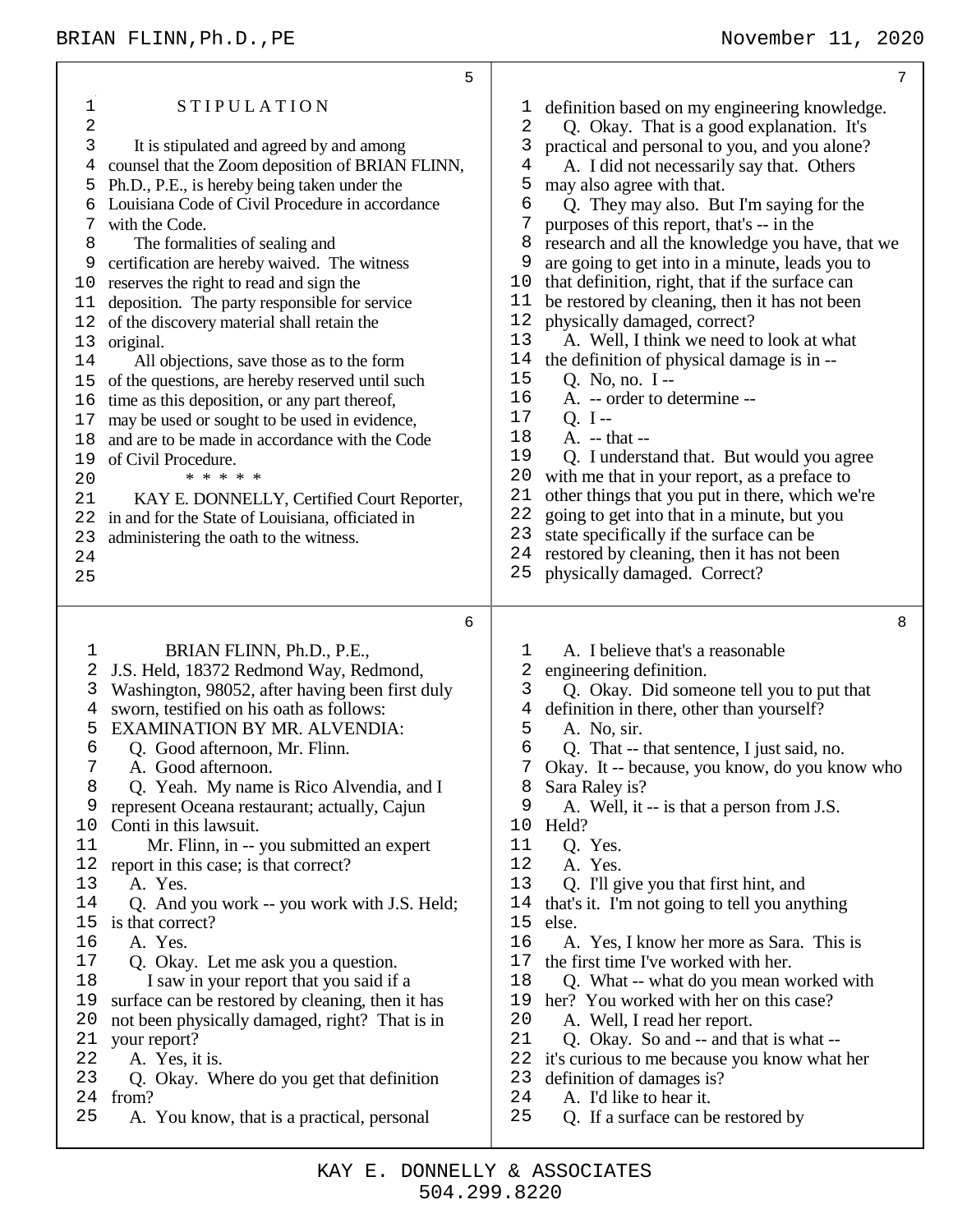cleaning, then it has not been physically damaged. How -- is that just a coincidence that -- how does her report have the same definition as yours? 5 MR. MILLER:<br>6 Objection to Objection to the form of the question. 8 THE WITNESS:<br>9 I do not know 9 I do not know. I did not draft her 10 report. report. EXAMINATION BY MR. ALVENDIA: Q. Did she read your report you think 13 before she finished hers or did you read --<br>14 Let me ask you this: Did you read he Let me ask you this: Did you read her report? You said, "I worked with her on this case." Did you read her report? A. I believe I read portions of her report, yes. Q. Okay. Do you think she read your report? A. I do not know. MR. MILLER: Objection. Calls for -- EXAMINATION BY MR. ALVENDIA: Q. Did she ask you --  $1<sub>0</sub>$  MR. MILLER: -- speculation. MR. ALVENDIA:<br> $4$  -- to read -- to gi -- to read -- to give her report -- E-mail her your report? 6 THE WITNESS:<br>7 No. she did no No, she did not. 8 EXAMINATION BY MR. ALVENDIA:<br>9 O Okay So once again is that just a Q. Okay. So, once again, is that just a coincidence that her definition of: If the surface can be restored by cleaning, then it has not been physically damaged -- that is a pretty precise sentence there. And you said earlier, I got that from my -- my personal -- from my training, as an engineer and so forth. That is how I came up with that sentence? 18 But Sara Raley, who is being offered as an expert cleaner and restorer -- that is a completely different area of expertise than you, you would agree with me on that, right? A. Generally, yeah. But I am sure there is some overlap there. Q. She's not an engineer. A. No, I don't believe she is an engineer. 1 Q. And I don't think she has a --<br>2 A. But I'm also a scientist, not iu 2 A. But I'm also a scientist, not just an<br>3 engineer. engineer. Q. Right. Right. Sure. Is she a scientist? Is Sara Raley a 6 scientist?<br>7 A I ha A. I haven't reviewed her CV to say whether she is or not, but -- Q. But, again, I just want to point out -- and we will come back to that later -- she has the definition of damages as you did. And I asked her that in her deposition, her sworn 13 testimony.<br>14 She sa She said if a surface can be restored by cleaning -- she said it three times in her report, actually. And you said it I believe once or twice in yours, but we will get to that in a minute? So let's talk about Dr. Moye's definition of damages. You go into great 21 criticism in your report of Dr. Moye, don't you?<br>22 A. I go into criticisms of his report. 22 A. I go into criticisms of his report.<br>23 O Yeah O. Yeah. A. I don't believe I attacked him, personally. Q. No, that is not -- that is certainly not what I meant. 3 A. Okay.<br>4 O. Let's - Q. Let's -- he was deposed yesterday. Mr. Miller here -- I'm surprised Mr. Miller is still awake. He deposed him for over six hours last night. And I'm still suffering from that. MR. ALVENDIA: Off the Record. 11 (Off-the-Record discussion held.)<br>12 MR ALVENDIA MR. ALVENDIA: Back on the Record. 14 EXAMINATION BY MR. ALVENDIA:<br>15 O. Dr. Move's definition of damages s Q. Dr. Moye's definition of damages says, "Physical transformation that leads to the loss of use of property." A. I'm going to -- 19 Q. Did you --<br>20 A. Can you sh A. Can you show me -- can you show me that in his report? Q. Well, no. No. This is his sworn testimony he gave in his -- in his deposition. I just -- let's -- I'll -- we'll go over his definition in his report in just a minute, okay?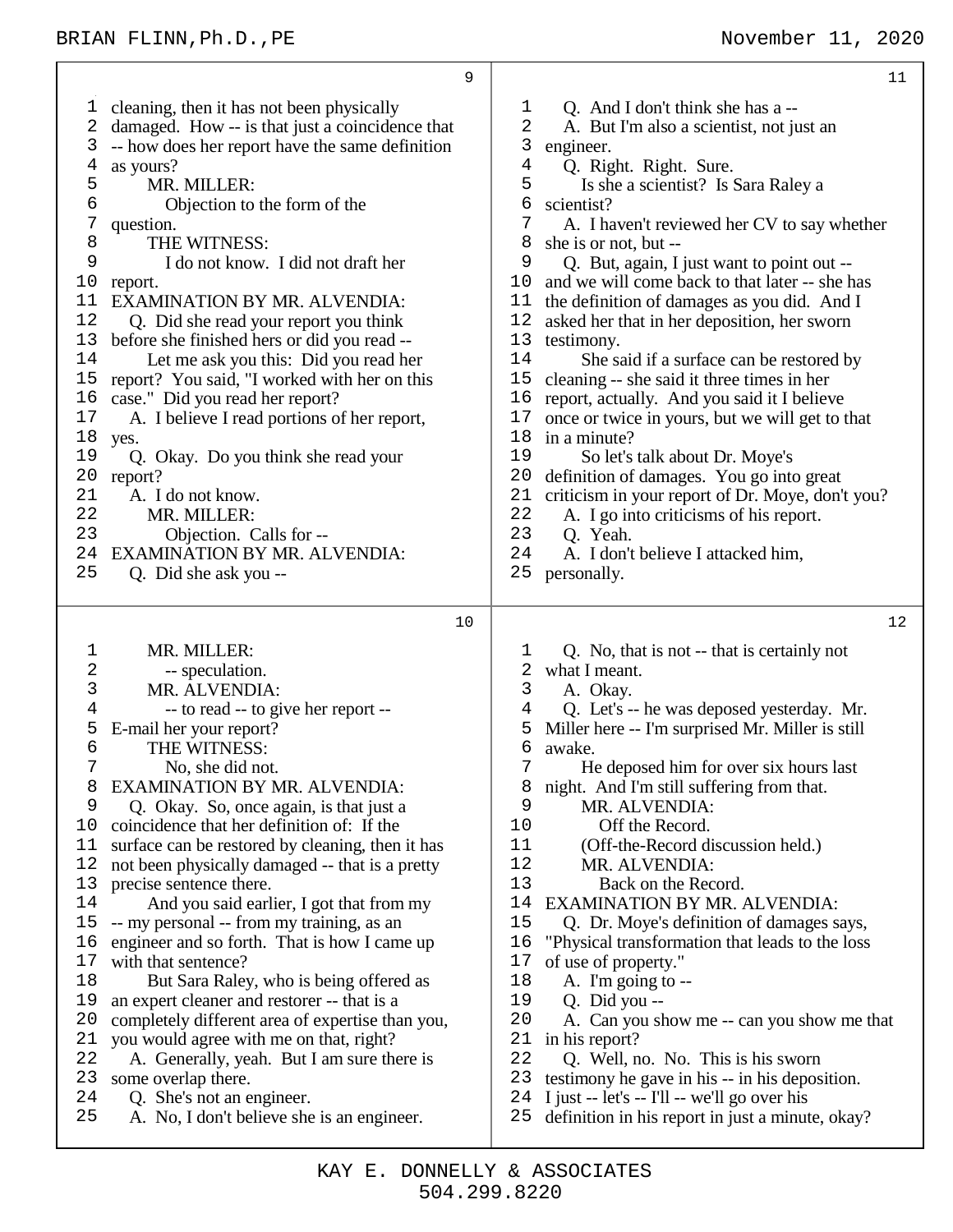13 1 A. Okay.<br>2 O. But he 2 Q. But he said that physical transformation 3 that leads to loss of use. Does that sound like 4 a reasonable definition of damages? 5 A. I disagree with that.<br>6 MR. MILLER: 6 MR. MILLER: Objection to the form. 8 EXAMINATION BY MR. ALVENDIA:<br>9 O Okay And let me -- let me give yo 9 Q. Okay. And let me -- let me give you a 10 little more context to his deposition. 11 When he says a physical transformation, 12 what he means is the property is contaminated. 13 Contaminated with COVID virus in this situation.<br>14 It makes it dangerous transforms that 14 It makes it dangerous, transforms that 15 property such that it leads to loss of use. property such that it leads to loss of use. 16 Does that sound like a reasonable definition now 17 that I have explained it some more --<br>18 A. I'm here --A. I'm here --19 Q. -- of damage? 20 A. -- to talk about physical damage to  $21$  surfaces. And I don't -- I'm a material surfaces. And I don't -- I'm a material 22 scientist and engineer. I'm here to talk about 23 the physics and the science of that. 24 Q. I appreciate that. And I guess my point 25 is this: You are going to give us your 14 1 definition in your area of expertise, correct? 2 Correct? 3 A. If so asked.<br>4 O. Yeah. Of w Q. Yeah. Of what damage is, right? 5 A. If so asked, yes. 6 Q. And the master expert cleaner and 7 restorer is going to give her definition of 8 damages based on her area of expertise, correct?<br>9 A I am not going to opine on what she will 9 A. I am not going to opine on what she will 10 or will not say. 11 Q. Right. And Dr. Moye is going to give 12 his definition of damages based on his years of 13 experience, training, education, research 14 analysis, just like you said earlier. Is that -- would you -- you think he's going to do that? 16 A. Well, you told me he did do that under 17 sworn testimony. So if I can rely on that, then 18 I will. 19 Q. Okay. 20 A. I am not aware of his expertise in 21 surface chemistry or material science or those 22 areas.<br>23  $\Omega$ 23 Q. So let's go on -- let's go on to his 24 definition, if you don't mind. Let's test it 25 with your expertise. 15 1 Let -- let's say it -- and let's say we<br>2 use -- by the way let's use --2 use -- by the way let's use --<br>3 MR MILLER 3 MR. MILLER:<br>4 I -- let me ius I -- let me just interpose an 5 objection, Rico, because we don't believe that  $6$  his definition is valid, but consider  $-$  subject  $7$  to that  $\frac{7}{8}$  to that --8 MR. ALVENDIA:<br>9  $\text{Im}$  --9 I'm --<br>10 MR. MI 10 MR. MILLER:<br>11 -- objection 11 -- objection, you can go --<br>12 MR AI VENDIA MR. ALVENDIA: 13 No, I realize that.<br>14 MR MII LER. 14 MR. MILLER:<br>15 -- ahead and 15 -- ahead and answer the question. 16 MR. ALVENDIA:<br>17 I -- I -- I appreci 17 I -- I -- I appreciate your<br>18 objection. And Flinn -- Dr. Flin objection. And Flinn -- Dr. Flinn has already 19 said that. And -- and Sara Raley the expert 20 cleaner, restorer said that also. She doesn't 21 believe that the def -- Dr. Move's definition believe that the def -- Dr. Moye's definition of 22 damages is relevant either.<br>23 EXAMINATION BY MR EXAMINATION BY MR. ALVENDIA: 24 Q. I understand that you are saying -- 25 look, and tell, correct me if I am wrong -- the 16 1 science says there is no chemical compositional 2 transformation of any of the surfaces that 3 coronavirus comes into contact with; is that 4 correct? 5 There is no molecular change. There is 6 no chemical change according to you, right? 7 A. I -- I think you're misstating what that  $\begin{matrix} 8 \\ 9 \end{matrix}$  is. That is not officially informative or 10 descriptive of the interactions to describe the 11 physical processes that may occur.<br>12 0. Okay. Well, answer this que 12 Q. Okay. Well, answer this question: When 13 coronavirus interacts with an inanimate object 14 is there a molecular change to that inanimate 15 object? object? 16 A. Please -- what do you mean by molecular 17 change? 18 Q. Is there a chemical change? 19 A. Is there a chemical reaction?<br>20 O That's what I'm trying --20 Q. That's what I'm trying -- 21 A. Is there a change in -- 22 Q. -- to get to. Thank you.<br>23 A. Okay A. Okay. 24 Q. See, Allen and I are struggling with 25 this. He is -- he was an English major. I'm a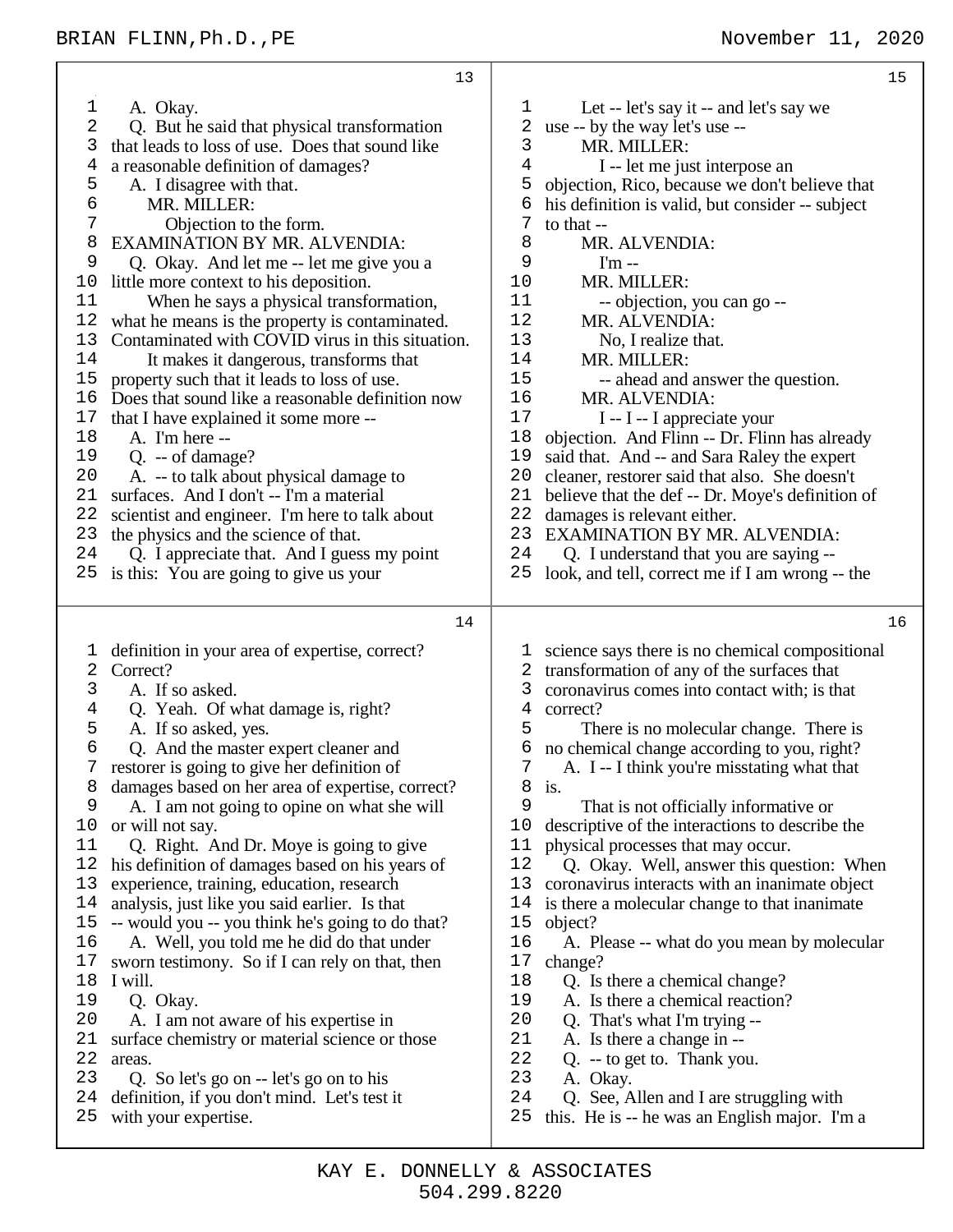|                                                                                                                                           | 17                                                                                                                                                                                                                                                                                                                                                                                                                                                                                                                                                                                                                                                                                                                                                                                                                                                                                                                                                                                                                                                  |                                                                                                                                              | 19                                                                                                                                                                                                                                                                                                                                                                                                                                                                                                                                                                                                                                                                                                                                                                                                                                                |
|-------------------------------------------------------------------------------------------------------------------------------------------|-----------------------------------------------------------------------------------------------------------------------------------------------------------------------------------------------------------------------------------------------------------------------------------------------------------------------------------------------------------------------------------------------------------------------------------------------------------------------------------------------------------------------------------------------------------------------------------------------------------------------------------------------------------------------------------------------------------------------------------------------------------------------------------------------------------------------------------------------------------------------------------------------------------------------------------------------------------------------------------------------------------------------------------------------------|----------------------------------------------------------------------------------------------------------------------------------------------|---------------------------------------------------------------------------------------------------------------------------------------------------------------------------------------------------------------------------------------------------------------------------------------------------------------------------------------------------------------------------------------------------------------------------------------------------------------------------------------------------------------------------------------------------------------------------------------------------------------------------------------------------------------------------------------------------------------------------------------------------------------------------------------------------------------------------------------------------|
| T<br>2<br>3<br>4<br>5<br>6<br>7<br>8<br>9<br>10<br>11<br>12<br>13<br>14<br>15<br>16<br>17<br>18<br>19<br>20<br>21<br>22<br>23<br>24<br>25 | Political Science major. So bear with us here.<br>So is there a chemical reaction when<br>COVID comes in contact with a surface, an<br>inanimate surface, inanimate object surface?<br>A. As I sit here today, based on my<br>knowledge and review of literature, I see no<br>evidence that a virus causes a chemical reaction<br>within inanimate object typically found in a<br>restaurant or bar.<br>Q. All right. And there is nothing I could<br>do right now to convince with you to change your<br>mind, is there?<br>A. Show me some data. Show me a reference<br>literature --<br>Q. I'm not going to spend hours --<br>A. -- report.<br>$Q. -$ going through convince -- anything to<br>try to change your mind on this.<br>But this is what I want to ask you:<br>Would you agree with me when COVID-19 lands on a<br>table in a restaurant, for example, that the<br>literature out there, at least the CDC and so<br>forth, is that that table is now contaminated<br>with a potential infectious agent? Would you<br>agree with that? | 1<br>2<br>3<br>4<br>5<br>$\epsilon$<br>7<br>8<br>9<br>10<br>11<br>12<br>13<br>14<br>15<br>16<br>17<br>18<br>19<br>20<br>21<br>23<br>24<br>25 | MR. MILLER:<br>Objection to the form of the<br>question. I think it's beyond the scope of his<br>expertise, Rico. He's not here to --<br>MR. ALVENDIA:<br>I'm not --<br>MR. MILLER:<br>$-$ to give $-$<br>MR. ALVENDIA:<br>$\Gamma$ m just --<br>MR. MILLER:<br>-- that opinion.<br>MR. ALVENDIA:<br>I'm laying a foundation for some of<br>his expertise questions, Allen. So, I'm allowed<br>to do that.<br>These are common sense questions.<br>If he doesn't know to answer it, that is fine.<br>He can testify to that.<br>EXAMINATION BY MR. ALVENDIA:<br>Q. Can COVID-19 virus get someone sick?<br>22 Let's start with that.<br>A. Based on common knowledge, I would say<br>yes.<br>Q. Okay. Thank you.                                                                                                                                  |
|                                                                                                                                           | 18                                                                                                                                                                                                                                                                                                                                                                                                                                                                                                                                                                                                                                                                                                                                                                                                                                                                                                                                                                                                                                                  |                                                                                                                                              | 20                                                                                                                                                                                                                                                                                                                                                                                                                                                                                                                                                                                                                                                                                                                                                                                                                                                |
| 1<br>2<br>3<br>$\overline{4}$<br>5<br>6<br>7<br>8<br>9<br>10<br>11<br>12<br>13<br>14<br>15<br>16<br>17<br>18<br>19<br>20<br>21            | MR. MILLER:<br>Objection to the form of the<br>question.<br>THE WITNESS:<br>You know, I'm not a virologist. And<br>I'm not an epidemiologist.<br>I'm here to talk about material<br>science, the chemical reactions, the bonding<br>that may occur; if there is any such bonding,<br>what type of bonding that might be. So I'm<br>not-<br>MR. ALVENDIA:<br>And $-$<br>THE WITNESS:<br>I'm not here to talk about whether<br>something is infectious or not.<br><b>EXAMINATION BY MR. ALVENDIA:</b><br>Q. I appreciate your answer. And if you<br>can just please try to answer my question. I<br>know you're not an expert in virology.<br>My question to you is this: Do you have                                                                                                                                                                                                                                                                                                                                                                 | ı<br>2<br>3<br>4<br>5<br>6<br>7<br>8<br>9<br>10<br>11<br>12<br>13<br>14<br>15<br>16<br>17<br>18<br>19<br>20<br>21                            | To your common knowledge, does COVID-19<br>in the air, can that get somebody sick<br>potentially? Common knowledge.<br>A. Potentially, if they breathe that in,<br>then, yes, I believe there is a chance they<br>could get sick.<br>Q. Okay. Same question. Based on your<br>common knowledge. Just like us in here,<br>everybody here, none of us is a virologist.<br>Common knowledge. Common sense question.<br>Based on what you've heard and seen and<br>read over the past nine months, can COVID-19<br>potentially get somebody sick from it being on a<br>surface?<br>A. That -- I do not know. I have not --<br>Q. You don't know that?<br>A. -- heard of any -- I have not heard of<br>confirmed cases of a COVID infection from a<br>fomite surface.<br>Q. Okay. Do you clean your hands regularly<br>since the pandemic has started? |
| 22                                                                                                                                        | the common knowledge that COVID-19, if it lands<br>23 on surfaces, can potentially with the right                                                                                                                                                                                                                                                                                                                                                                                                                                                                                                                                                                                                                                                                                                                                                                                                                                                                                                                                                   | 22<br>23                                                                                                                                     | A. I've always cleaned my hands regularly.<br>Yes.                                                                                                                                                                                                                                                                                                                                                                                                                                                                                                                                                                                                                                                                                                                                                                                                |

- on surfaces, can potentially with the right
- amount of density cause you to get sick?
- A. I --

Q. Okay. When you go out in public -- when

you, Brain Flinn, go out in public and touch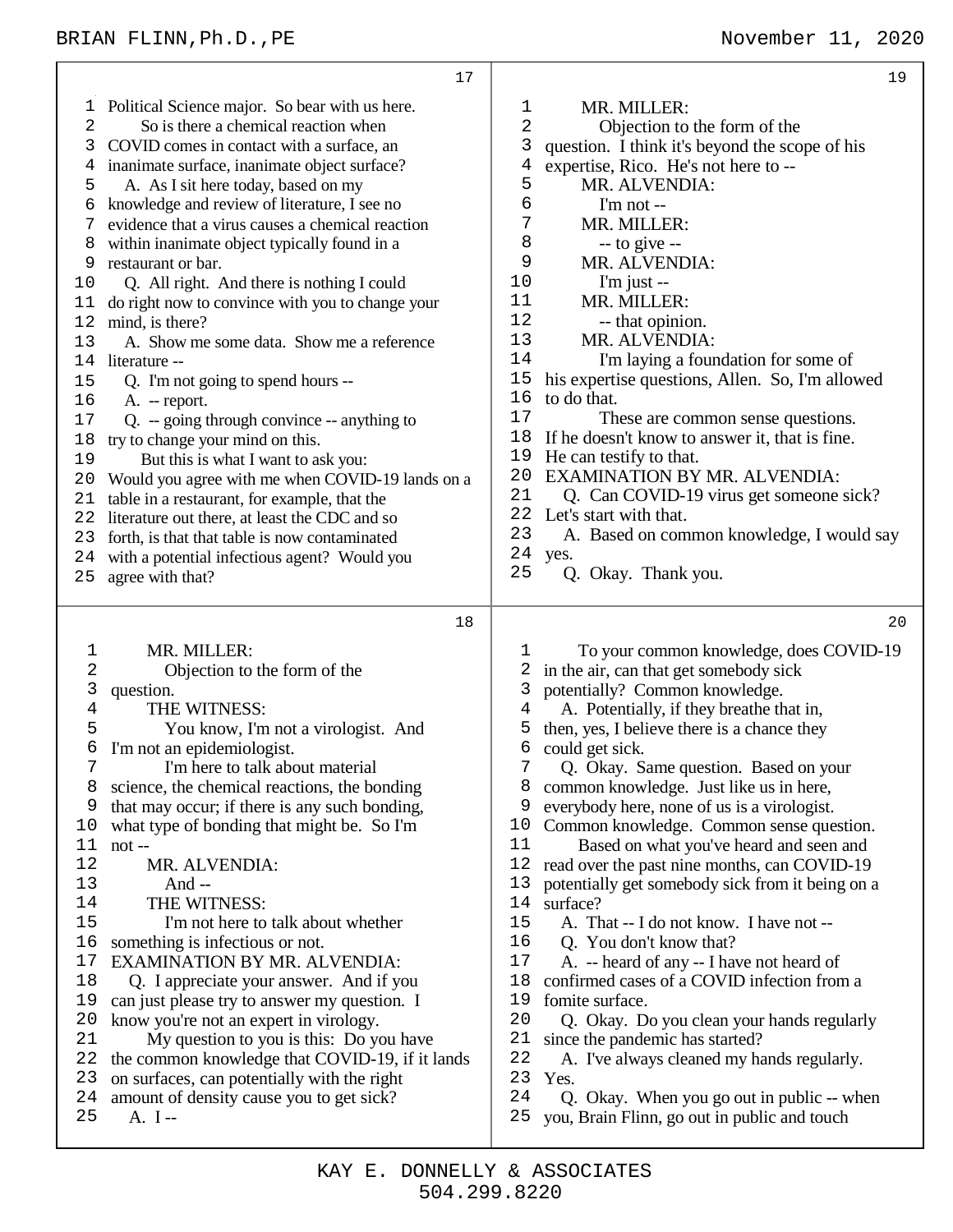| 21                                                                                                                                                                                                                                                                                                                                                                                                                                                                                                                                                                                                                                                                                                                                                                                                                                                                                                                                                                                                                             | 23                                                                                                                                                                                                                                                                                                                                                                                                                                                                                                                                                                                                                                                                                                                                                                                                                                                                                                                                                                                                               |
|--------------------------------------------------------------------------------------------------------------------------------------------------------------------------------------------------------------------------------------------------------------------------------------------------------------------------------------------------------------------------------------------------------------------------------------------------------------------------------------------------------------------------------------------------------------------------------------------------------------------------------------------------------------------------------------------------------------------------------------------------------------------------------------------------------------------------------------------------------------------------------------------------------------------------------------------------------------------------------------------------------------------------------|------------------------------------------------------------------------------------------------------------------------------------------------------------------------------------------------------------------------------------------------------------------------------------------------------------------------------------------------------------------------------------------------------------------------------------------------------------------------------------------------------------------------------------------------------------------------------------------------------------------------------------------------------------------------------------------------------------------------------------------------------------------------------------------------------------------------------------------------------------------------------------------------------------------------------------------------------------------------------------------------------------------|
| surfaces, do you clean your hands with<br>T<br>2<br>disinfectant at all?<br>3<br>A. Occasionally, yeah.<br>4<br>Q. Occasionally. Do you do it in response<br>5<br>to the pandemic?<br>6<br>A. I said, I've always cleaned my hands --<br>7<br>Q. So your $-$<br>8<br>A. -- but I --<br>9<br>Q. -- testimony is -- wait.<br>10<br>Your testimony under oath right now is<br>11<br>that since the pandemic has started, you have<br>12<br>not started sanitizing your hands when you're<br>13<br>out in public touching different things at a<br>higher frequency than you did before? That is<br>14<br>your sworn testimony under --<br>15<br>16<br>MR. MILLER:<br>17<br>Objection to the form --<br>18<br>MR. ALVENDIA:<br>19<br>-- oath right now?<br>20<br>MR. MILLER:<br>21<br>Objection to the form question,<br>22<br>Rico.<br>23<br>EXAMINATION BY MR. ALVENDIA:<br>24<br>Q. Are -- are you sanitizing your hands<br>25<br>with a higher frequency now than before the                                                   | Q. They don't have to be. Your common<br>1<br>2<br>sense tells you they don't have to be for you to<br>3<br>get infected, and that is why you're cleaning<br>your hands and using sanitizer more now since<br>4<br>5<br>the pandemic started, isn't it?<br>6<br>MR. MILLER:<br>7<br>Objection. That's not what his<br>8<br>testimony was.<br>9<br>MR. ALVENDIA:<br>10<br>Well, clarify it. Am I right or<br>11<br>wrong?<br>12<br>THE WITNESS:<br>13<br>I'm sorry. This has gone a little<br>bit circular. Can you repeat your question?<br>14<br>EXAMINATION BY MR. ALVENDIA:<br>15<br>16<br>Q. After you touch an object -- you<br>17<br>testified earlier since the pandemic began you<br>18<br>have -- you have become -- you have begun<br>19<br>sanitizing your hands more often than you did<br>20<br>before, particularly when you touch surfaces and<br>21<br>one of the reasons was because of COVID-19,<br>22<br>correct?<br>23<br>A. Yes.<br>24<br>MR. MILLER:<br>25<br>Objection to the form of the |
| 22                                                                                                                                                                                                                                                                                                                                                                                                                                                                                                                                                                                                                                                                                                                                                                                                                                                                                                                                                                                                                             | 24                                                                                                                                                                                                                                                                                                                                                                                                                                                                                                                                                                                                                                                                                                                                                                                                                                                                                                                                                                                                               |
| pandemic started?<br>ı<br>2<br>A. Yes, I am.<br>3<br>Q. Why?<br>4<br>A. For a variety of reasons. I have become<br>more aware of the need to sanitize surfaces for<br>5<br>6<br>a variety of different reasons.<br>7<br>Q. Including, COVID-19 infection?<br>8<br>A. Sure. Including that. Including --<br>9<br>Q. Thank you.<br>10<br>A. -- the flu. Including salmonella. I --<br>11<br>Q. Okay.<br>12<br>A. You know, I think we've all learned a<br>13<br>lot about infectious diseases a little bit more<br>14<br>than we --<br>15<br>Q. All right. And so --<br>16<br>A. -- we -- you know, we had wanted to.<br>17<br>Q. But let me ask you this question: So<br>18<br>you're sanitizing your hands now because of<br>19<br>COVID-19, one of the reasons. Are the surfaces<br>20<br>that you touch, have they been transformed or<br>21<br>physically damaged the way you define it in your<br>22<br>report?<br>23<br>A. No, they have not.<br>24<br>Q. They don't have to, do they?<br>25<br>A. They're not damaged -- | question.<br>T<br>2<br>MR. ALVENDIA:<br>3<br>Yes. Thank you. The answer is yes.<br>EXAMINATION BY MR. ALVENDIA:<br>4<br>Q. And my question was: Did those objects<br>5<br>6<br>you touched that made you think, "Let me<br>7 sanitize my hands," were they changed or were<br>8<br>they damaged in the way that you define in your<br>9<br>report?<br>10<br>MR. MILLER:<br>11<br>Same objection. Asked --<br>12<br>MR. ALVENDIA:<br>13<br>No, it's not. You --<br>14<br>MR. MILLER:<br>15<br>-- and answered.<br>16<br>MR. ALVENDIA:<br>17<br>-- you -- you -- no, you didn't let<br>18<br>him answer last time. Please answer that<br>19<br>question.<br>20<br>THE WITNESS:<br>21<br>I -- in terms of physical damage,<br>22<br>which is the, you know, undesirable measurable<br>23<br>change in physical properties or structure of an<br>24<br>object not related to normal or expected use --<br>25<br>for example, I don't consider wear and tear                                                          |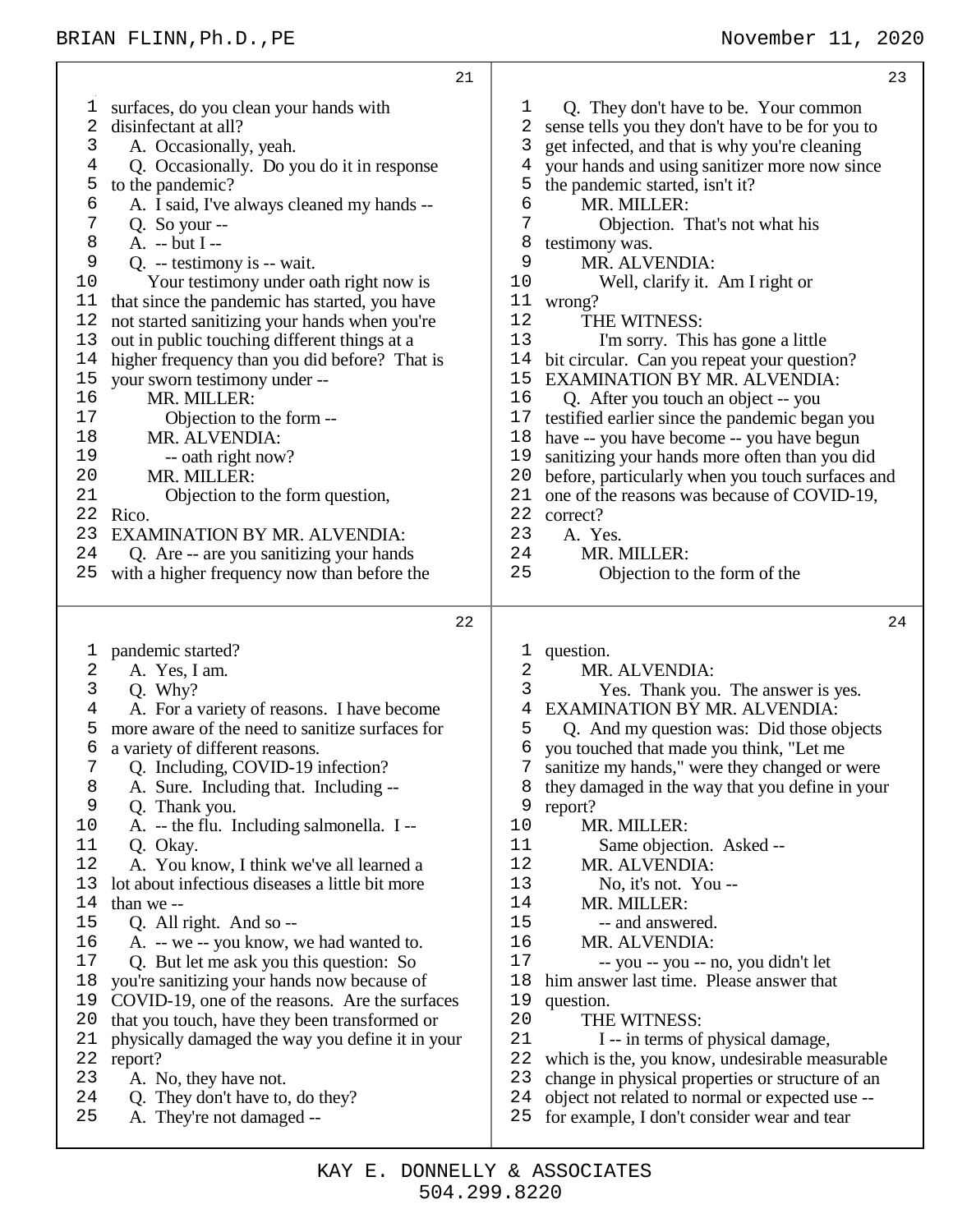|            | 25                                                        |                             | 27                                                                                        |
|------------|-----------------------------------------------------------|-----------------------------|-------------------------------------------------------------------------------------------|
| 1          | damage.                                                   | to help out.<br>$\mathbf 1$ |                                                                                           |
| $\sqrt{2}$ | MR. ALVENDIA:                                             | 2                           | MR. ALVENDIA:                                                                             |
| 3          | You've given me a definition of                           | 3                           | No, you are not helping. You are                                                          |
| 4          | damage. That's not responsive to my question.             | not helping.<br>4           |                                                                                           |
| 5          | My question was simple.                                   | 5                           | EXAMINATION BY MR. ALVENDIA:                                                              |
| 6          | MR. MILLER:                                               | 6                           | Q. Do you understand that Dr. Moye's report                                               |
| 7          | Well, let him finish. Let him                             | 7                           | -- in his report, he says that the virus is in                                            |
| 8          | finish. He wasn't finished.                               | 8                           | the air and causes continuing contamination on                                            |
| 9          | MR. ALVENDIA:                                             | 9                           | surfaces in Oceana's restaurant. Did you read                                             |
| 10         | Okay.                                                     | that?<br>10                 |                                                                                           |
| 11         | THE WITNESS:                                              | 11                          | A. I may recall something like that. If                                                   |
| 12         | I agree I was not finished.                               | 12                          | you have a specific passage you want me to                                                |
| 13         | EXAMINATION BY MR. ALVENDIA:                              | 13                          | review, I would be happy to, but I remember                                               |
| 14         | Q. Okay.                                                  | 14<br>something to that.    |                                                                                           |
| 15         | A. So you asked me if it was damaged.                     | 15<br>Q. Yeah.              |                                                                                           |
| 16         | Well-                                                     | 16                          | A. Do you have a specific --                                                              |
| 17         | Q. Right.                                                 | 17                          | Q. Okay. Paragraph 73, he said, "While                                                    |
| 18         | A. -- okay. I have to tell you what damage                | 18                          | this effort of attempting to clean the                                                    |
| 19         | means before I can answer that question.                  | 19                          | environment, the surfaces" -- that we are going                                           |
| 20         | Q. Okay.                                                  | 20                          | to be talking about in your report.                                                       |
| 21         | A. All right. So based on that, no.                       | 21                          | While this effort is -- "their effort"                                                    |
| 22         | Q. No?                                                    | 22                          | was understandable, it was inadequate because                                             |
| 23         | $A. I -$                                                  | 23                          | the effort was undone by continued arrival of                                             |
| 24         | Q. No.                                                    | 24                          | COVID-19 positive patrons and employees."                                                 |
| 25         | A. Based on that, no.                                     | 25                          | And he talks about aerosols. He talks                                                     |
|            |                                                           |                             |                                                                                           |
|            |                                                           |                             |                                                                                           |
|            | 26                                                        |                             | 28                                                                                        |
|            |                                                           |                             |                                                                                           |
| 1          | Q. It wasn't, but you still sanitize your                 | ı,                          | about the virus being in the air, as a result of                                          |
| 2<br>3     | hands because of COVID-19 whether there was this          | 2<br>3<br>with COVID.       | those patrons who are potentially contaminated                                            |
| 4          | long scientific definition of damage you just             | $\overline{4}$              |                                                                                           |
| 5          | gave me; you still cleaned your hands?<br>A. Out of an -- | 5                           | All I'm asking you is: Do you                                                             |
| 6          | MR. MILLER:                                               | 6                           | understand his theory that the surfaces inside                                            |
| 7          |                                                           |                             | the restaurant, whether you clean it or not, no                                           |
| 8          | $Rico$ , is $-$<br>THE WITNESS:                           | 8                           | matter how well you clean it, they can -- they                                            |
| 9          | -- abundance --                                           | 9                           | are being continually contaminated by the virus?<br>Do you understand that is his theory? |
| 10         | MR. MILLER:                                               | 10                          | A. I call that a lot of speculation. I see                                                |
| 11         | -- this deposition going to be about                      | 11                          | no data to support that.                                                                  |
| 12         | clean -- him cleaning his hands?                          | 12<br>Q. Okay.              |                                                                                           |
| 13         | MR. ALVENDIA:                                             | 13                          | A. So I may -- I mean --                                                                  |
| 14         | Allen, let --                                             | 14                          | Q. Okay. So if he gives data to support                                                   |
| 15         | MR. MILLER:                                               | 15                          | that, you have no grounds to dispute him. If                                              |
| 16         | I mean, is this --                                        | 16                          | him, as a medical doctor, gives that statistics                                           |
| 17         | MR. ALVENDIA:                                             | 17                          | and medical data, you wouldn't have any grounds                                           |
| 18         | Allen, if you don't mind, let me ask                      | 18                          | to disagree with him, right, from a --                                                    |
| 19         | some questions in the way I want to and cross             | 19                          | MR. MILLER:                                                                               |
| 20         | examine this witness the way I want to, okay?             | 20                          | Objection to the form.                                                                    |
| 21         | You don't have to be in my mind and                       | 21                          | MR. ALVENDIA:                                                                             |
| 22         | understand where I'm going with this. I promise           | 22                          | -- medical doctor's standpoint?                                                           |
| 23         | you.                                                      | 23                          | MR. MILLER:                                                                               |
| 24         | MR. MILLER:                                               | 24                          | Objection to the form of the                                                              |
| 25         | All right. Go ahead. Just trying                          | 25<br>question.             |                                                                                           |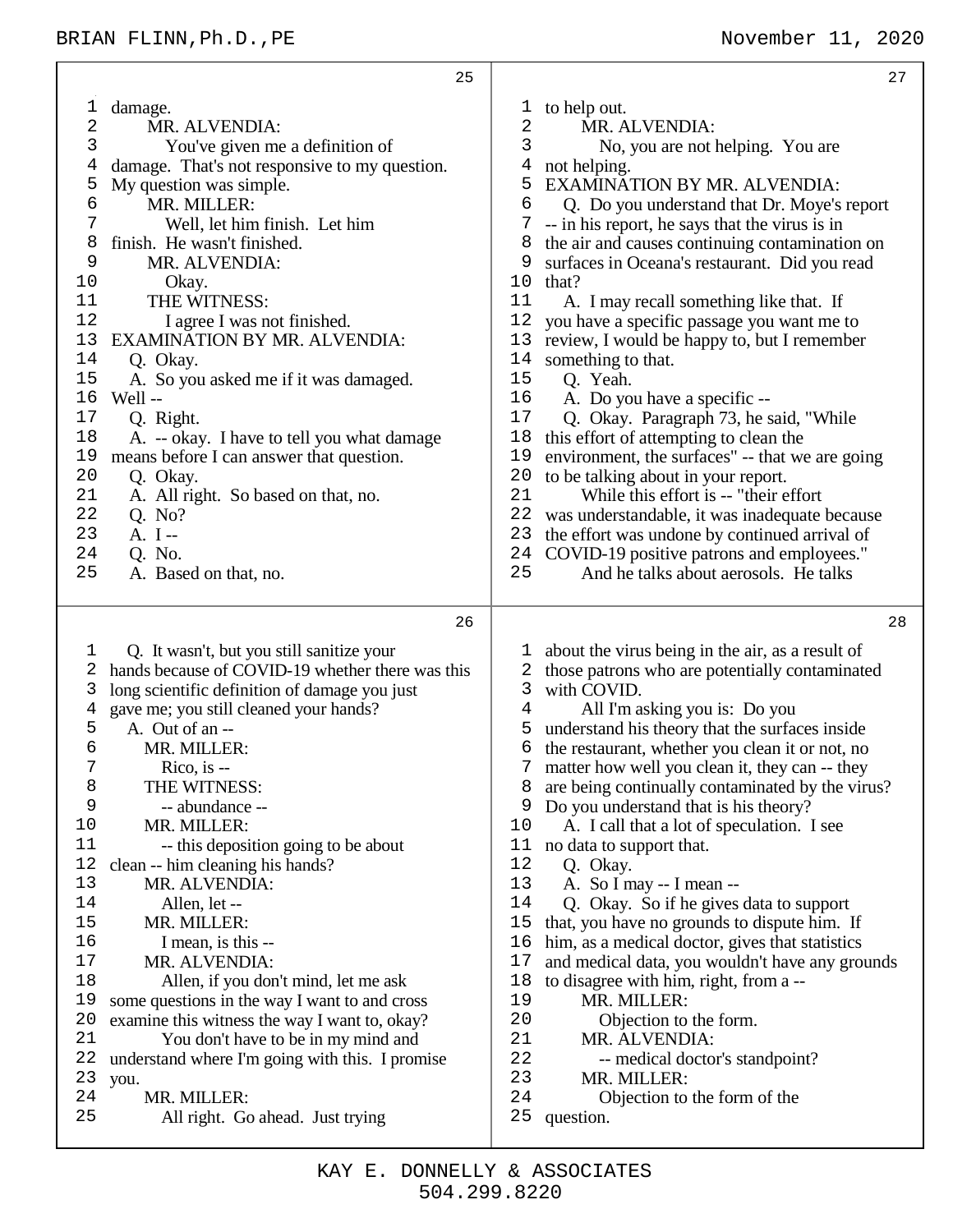|                                                                                                                                                        | 29                                                                                                                                                                                                                                                                                                                                                                                                                                                                                                                                                                                                                                                                                                                                                                                                                                                                                                 |                                                                                                                                                        | 31                                                                                                                                                                                                                                                                                                                                                                                                                                                                                                                                                                                                                                                                                                                                                                                                                                                                                                                                                                                                                     |
|--------------------------------------------------------------------------------------------------------------------------------------------------------|----------------------------------------------------------------------------------------------------------------------------------------------------------------------------------------------------------------------------------------------------------------------------------------------------------------------------------------------------------------------------------------------------------------------------------------------------------------------------------------------------------------------------------------------------------------------------------------------------------------------------------------------------------------------------------------------------------------------------------------------------------------------------------------------------------------------------------------------------------------------------------------------------|--------------------------------------------------------------------------------------------------------------------------------------------------------|------------------------------------------------------------------------------------------------------------------------------------------------------------------------------------------------------------------------------------------------------------------------------------------------------------------------------------------------------------------------------------------------------------------------------------------------------------------------------------------------------------------------------------------------------------------------------------------------------------------------------------------------------------------------------------------------------------------------------------------------------------------------------------------------------------------------------------------------------------------------------------------------------------------------------------------------------------------------------------------------------------------------|
| 1<br>$\sqrt{2}$<br>3<br>4<br>5<br>6<br>8<br>that.<br>9<br>10<br>11<br>12<br>13<br>14<br>15<br>16<br>17<br>18<br>19<br>20<br>21<br>22<br>23<br>24<br>25 | THE WITNESS:<br>From a medical doctor, no.<br>But, again, as, you know, a surface<br>scientist and understanding contamination of<br>surfaces, which has been the focus of my<br>research for decades, you know, I need to see<br>the data before I can give you the answer to<br>I don't know what he is going to<br>present. He is presenting things that are way<br>outside of his expertise, in my opinion. So I<br>don't know what he's going to present.<br>EXAMINATION BY MR. ALVENDIA:<br>Q. Okay. Who hired you in this case? Who<br>hired you in this case?<br>A. I believe Phelps Dunbar.<br>Q. Okay. Have you ever testified for<br>Phelps Dunbar in the past?<br>A. I do not recall working with Phelps<br>Dunbar in the past.<br>Q. Okay. And where are you based out of?<br>What J.S. Held office are you based out of?<br>A. Redmond, Washington.<br>Q. Redmond, Washington. Okay. | T<br>2<br>3<br>$\overline{4}$<br>5<br>6<br>7<br>8<br>9<br>10<br>11<br>12<br>13<br>14<br>15<br>16<br>17<br>18<br>19<br>20<br>21<br>22<br>23<br>24<br>25 | ever testified in a court of law before?<br>A. I have testified at deposition and in<br>arbitration.<br>Q. Okay. So the answer is no to my<br>question?<br>A. If I under -- again, I don't, you<br>know -- I'm not -- I don't know the legal<br>definition of that. So if that -- if what I<br>said to you is no, then that is where I would<br>be.<br>Q. Okay. And when you were hired in those<br>cases, what area of expertise were you offered<br>as an expert in?<br>A. Material science and engineering,<br>forensic engineering, failure analysis.<br>Q. All of those?<br>A. I have been -- yeah, quite a few<br>different cases, and those are often overlapping<br>areas.<br>Q. Right. Look, I'm just trying to figure<br>out in -- in -- when you testify in a case and<br>when you're going to get put up on a stand on<br>Monday, they have to qualify you as an expert in<br>certain fields. That is why I'm asking this                                                                                  |
|                                                                                                                                                        | Have you been asked to testify at trial?                                                                                                                                                                                                                                                                                                                                                                                                                                                                                                                                                                                                                                                                                                                                                                                                                                                           |                                                                                                                                                        | question.                                                                                                                                                                                                                                                                                                                                                                                                                                                                                                                                                                                                                                                                                                                                                                                                                                                                                                                                                                                                              |
|                                                                                                                                                        | 30                                                                                                                                                                                                                                                                                                                                                                                                                                                                                                                                                                                                                                                                                                                                                                                                                                                                                                 |                                                                                                                                                        | 32                                                                                                                                                                                                                                                                                                                                                                                                                                                                                                                                                                                                                                                                                                                                                                                                                                                                                                                                                                                                                     |
| 1<br>2<br>3<br>4<br>5<br>6<br>7<br>8<br>9<br>10<br>11<br>12<br>13<br>14<br>15<br>16<br>17<br>18<br>19<br>20<br>21<br>22<br>23<br>24<br>25              | Trial is Monday.<br>A. Oh, in this -- in this trial?<br>Q. Yes. This trial.<br>A. Yes, I have.<br>Q. Okay. Do you plan on testifying at<br>trial on Monday?<br>A. If so asked, yes, I do.<br>Q. Well, no. I asked: You have you been<br>asked, and you said if so. So, have you been<br>asked to testify on Monday, and do you plan on<br>testifying?<br>A. Yes.<br>Q. Okay. How many times -- let me ask you<br>this: What area of expertise will you testify<br>in on Monday? What will you be offered as an<br>expert in specifically?<br>A. Well, I think that depends on what I'm<br>asked. I have not gone over anything with<br>respect to what my testimony would be. I have<br>not had a chance review the deposition of Dr.<br>Moye yet.<br>Q. Right.<br>A. So it's generally in the area of<br>material science and engineering.<br>Q. Right. Let me ask you this: Have you             | T<br>2<br>3<br>4<br>5<br>6<br>7<br>8<br>9<br>10<br>11<br>12<br>13<br>14<br>15<br>16<br>17<br>18<br>19<br>20<br>21<br>22<br>23<br>24<br>25              | I understand you have never testified<br>before in court. That is the process. So when<br>they ask you, "Doctor, what areas of expertise<br>are you going to be giving your opinion on?"<br>you have to give an answer, so the judge says,<br>"Okay, he can testify."<br>So if you are asked that question on<br>Monday, based upon your report that has been<br>produced, what areas of expertise will you<br>testifying in?<br>A. Well, again, I think material science<br>and engineering, forensic engineering.<br>Q. Okay. Thank you.<br>How many -- these cases you mentioned<br>you were involved in, tell me about them. How<br>many cases have you been -- civil cases have you<br>been retained in, either for mediation or<br>arbitration?<br>A. Well, I mean, I have been retained in<br>multiple cases. And they had settled before<br>$I -$<br>Q. I understand that.<br>A. -- have gone up to give testimony.<br>Q. I'm -- I'm just trying to find out how<br>many. Less than five? More than five? More |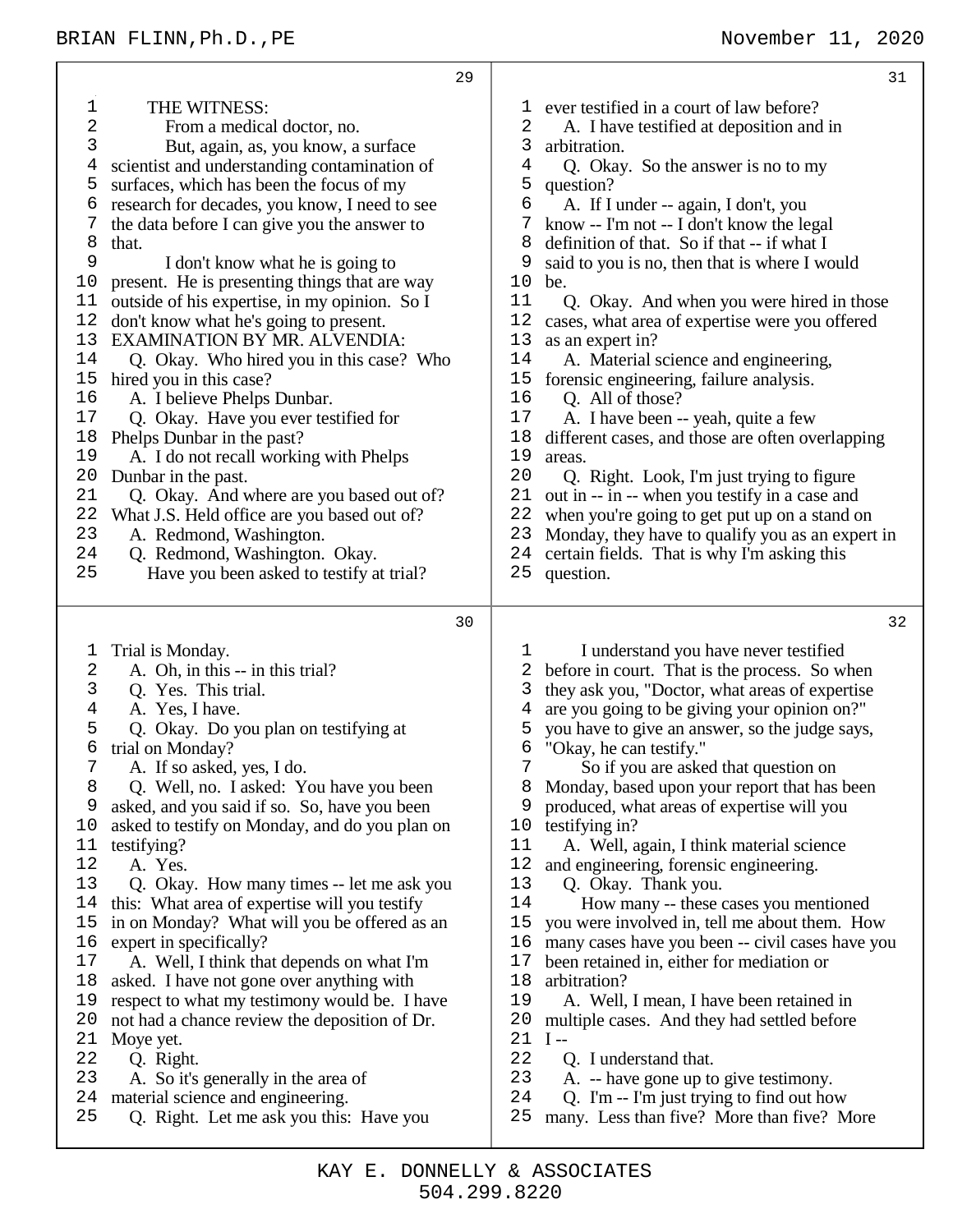| 35                                                                                                                                                                                                                                                                                                                                                                                                                                                                                                                                                                                                                                                                                                                                                                                                                                                                                                                                                                                                                                                                                                                                         |
|--------------------------------------------------------------------------------------------------------------------------------------------------------------------------------------------------------------------------------------------------------------------------------------------------------------------------------------------------------------------------------------------------------------------------------------------------------------------------------------------------------------------------------------------------------------------------------------------------------------------------------------------------------------------------------------------------------------------------------------------------------------------------------------------------------------------------------------------------------------------------------------------------------------------------------------------------------------------------------------------------------------------------------------------------------------------------------------------------------------------------------------------|
| retention letter from a client.<br>T<br>2<br>Q. Yes. How many of those times -- and you<br>can give it to me numerically, or you can give<br>3<br>4<br>it to me percentage-wise.<br>5<br>How many times have you been retained,<br>now that we understand what that means in the<br>6<br>7<br>context that I'm asking it. How many times have<br>you been retained by a plaintiff in a case;<br>8<br>9<br>percentage or number?<br>A. I don't track that, so it would be, you<br>10<br>11<br>know, hinging somewhere between speculation and<br>12<br>a guesstimate.<br>13<br>I have been retained multiple times by<br>plaintiffs and multiple times by defense.<br>14<br>15<br>Q. Okay. I promise you this is not a test<br>16<br>or a trick question. I am just trying to go<br>through my outline.<br>17<br>18<br>A. Sure. Yeah.<br>19<br>Q. Okay. Do you work -- have you worked<br>20<br>for insurance companies prior to this case?<br>21<br>A. Yes, I have.<br>22<br>Q. Can you name the insurance companies<br>23<br>that you've worked for? Some. Some of them.<br>24<br>Any of them.<br>25<br>A. Alaska National. Farmers. Ace. |
| 36<br>Sedgwick.<br>T<br>2<br>Q. Lloyd's?<br>3<br>A. You know, I'd have to go through -- I'd<br>have to go through and look at, you know, my<br>4<br>case files and see who actually retained us and<br>5<br>who we were working for or something.<br>6<br>7<br>Q. You understand what insurance company is<br>involved in this case, or what the underwriters<br>8<br>in this case, what they're called, the<br>9<br>10<br>defendant?<br>11<br>A. I really haven't looked. You know, I'm<br>12<br>looking at the science of this. I haven't<br>13<br>really looked into the insurance aspects of<br>14<br>this.<br>15<br>Q. Okay. If I tell you Lloyd's -- the<br>underwriter of Lloyd's, London is the insurance<br>16<br>17<br>in this case, do -- have you ever worked for<br>18<br>them before, is what I want to know?<br>19<br>MR. MILLER:<br>20<br>Objection to the form of the<br>21<br>question.<br>22<br>THE WITNESS:<br>23<br>I believe so. I would need to go<br>24<br>through and check our case records. Again, I--                                                                                                          |
|                                                                                                                                                                                                                                                                                                                                                                                                                                                                                                                                                                                                                                                                                                                                                                                                                                                                                                                                                                                                                                                                                                                                            |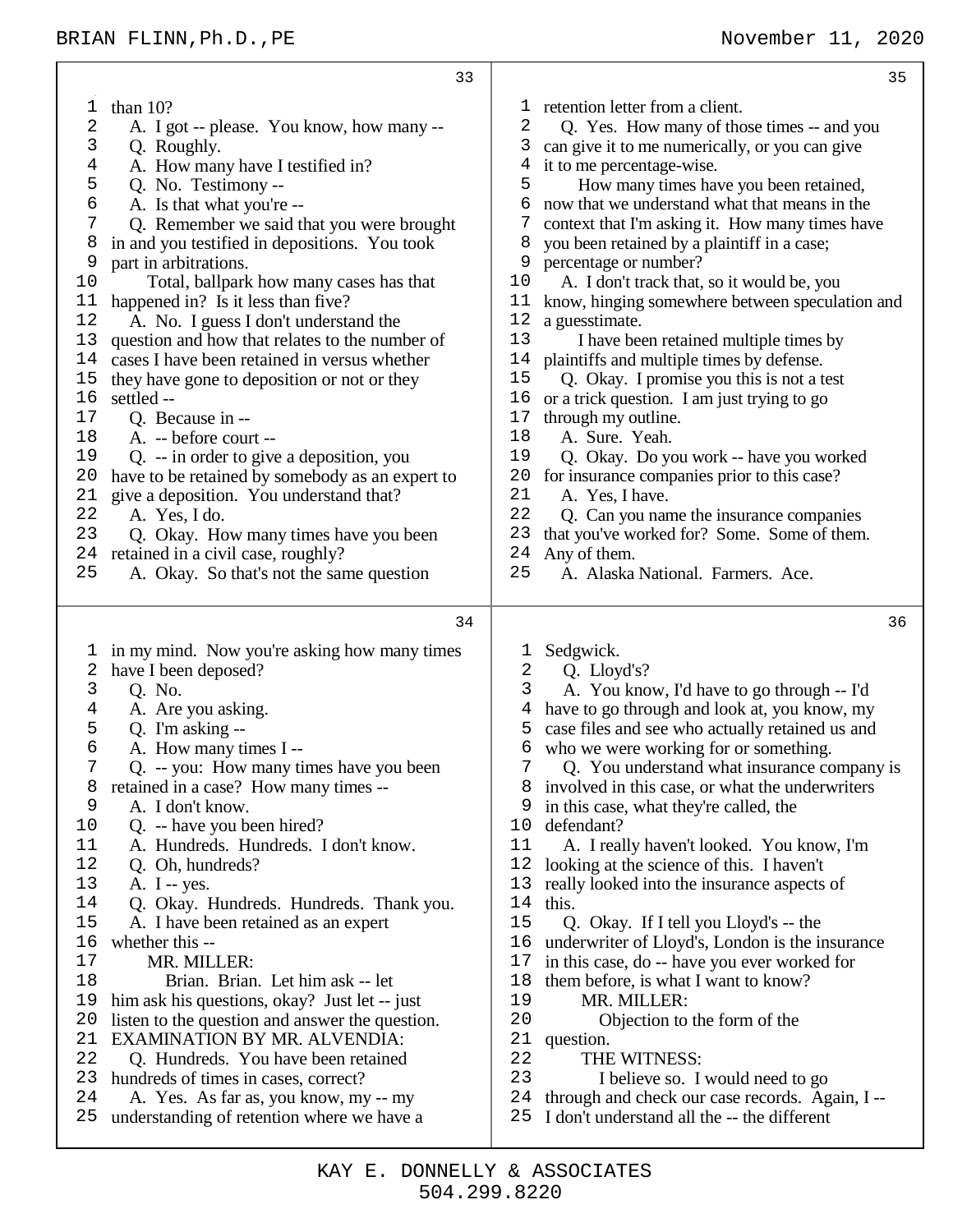entities of, you know, law, but it's -- EXAMINATION BY MR. ALVENDIA: Q. All right. You have no -- do you have training in viruses? Have you been trained regarding viruses as it pertains in your area of expertise? MR. MILLER: 8 Objection to the form.<br>9 EXAMINATION BY MR. AL EXAMINATION BY MR. ALVENDIA: Q. Have you had any courses on viruses? Let's be specific. Have you taken any courses and completed them on viruses throughout your formal education? A. I have not taken any courses that solely focused on viruses. I have taken a variety of science, chemistry, biology courses where, you know, viruses, amino acids, and RNA, DNA are covered. Q. Do you understand -- A. I am not claiming -- Q. Okay. Do you understand the physical properties of the COVID-19 virus? Are you familiar with them? 24 MR. MILLER:<br>25 Objection to Objection to the form of the question. THE WITNESS: 3 Oh --<br>4 MR. AI MR. ALVENDIA: 5 No?<br>6 THE W 6 THE WITNESS:<br>7 I would say I'm I would say I'm not an expert on the 8 COVID virus.<br>9 EXAMINATI EXAMINATION BY MR. ALVENDIA: Q. Okay.  $\begin{bmatrix} 11 & A. \end{bmatrix}$  Thave --<br>12 O. You und Q. You under -- A. -- read literature regarding it. 14 Q. Okay. You read some literature.<br>15 Do you understand how -- how bi Do you understand how -- how big or how small they are? How it's measured in -- in micrometers or nanometers? Do you understand how big or how small the COVID virus is, 19 COVID-19?<br>20 A Yes I A. Yes, I do. Q. How big is it? A. It is in -- how -- you want the -- please be more specific. Q. What is a range of the size in microns? A. Are you talking circumference? Are you talking -- 2 Q. Sure.<br>3 A. -- rad A. -- radii? Diameter? Q. Well, I've seen a lot of literature that 5 says they -- they describe it as 0.06 microns.<br>6 Do you disagree with that? It could be Do you disagree with that? It could be 7 that small?  $0.06$ ? I don't know what the  $-8$ <br>8 A The  $\begin{array}{cc} 8 & \text{A. The --} \\ 9 & \text{O. I don't} \end{array}$  Q. I don't know what they mean by circumference or radius. They just say point -- 0.06 microns. What do you think that would mean, if 13 they wrote that in an article?<br>14 A I would like to read that A. I would like to read that article because that is not a very scientific way. What you need to say is that the circumference or the diameter or the radii. Q. All right. Thanks for pointing that out. So what is the circumference? And if there is a range, there is a range. What is the range of the circumference of the COVID-19 virus in micrometers? 24 A. Typically, we talk in nanometers.<br>25 O. Or nanometers Sure Q. Or nanometers. Sure. A. Sure. For that size, since it's less than a micron. So there is from my understanding of the literature -- I have not actually measured the diameter or circumference of a COVID virus -- I have seen estimates ranging in diameters from 200 nanometers down to perhaps as small as 50 8 nanometers for the diameter.<br>9 O Wait O. Wait. A. From a diameter you can -- 11 Q. Wait.<br>12 A. -- calc A. -- calculate the --13 O. Wait. Wait. Hold on. Hold on one 14 second. Hold on one second.<br>15 200 to 50 nanometers, is 200 to 50 nanometers, is that what you said? A. Somewhere in that range, yes, for the diameter. 19 Q. Okay. And then the circumference?<br>20 A. Well you just calculate the A. Well, you just calculate the circumference based on the diameter. Q. Yeah. Well, give it to me. Once again, I'm a political science major, man. Give me the -- give me a circumference. A. So you multiply by pi.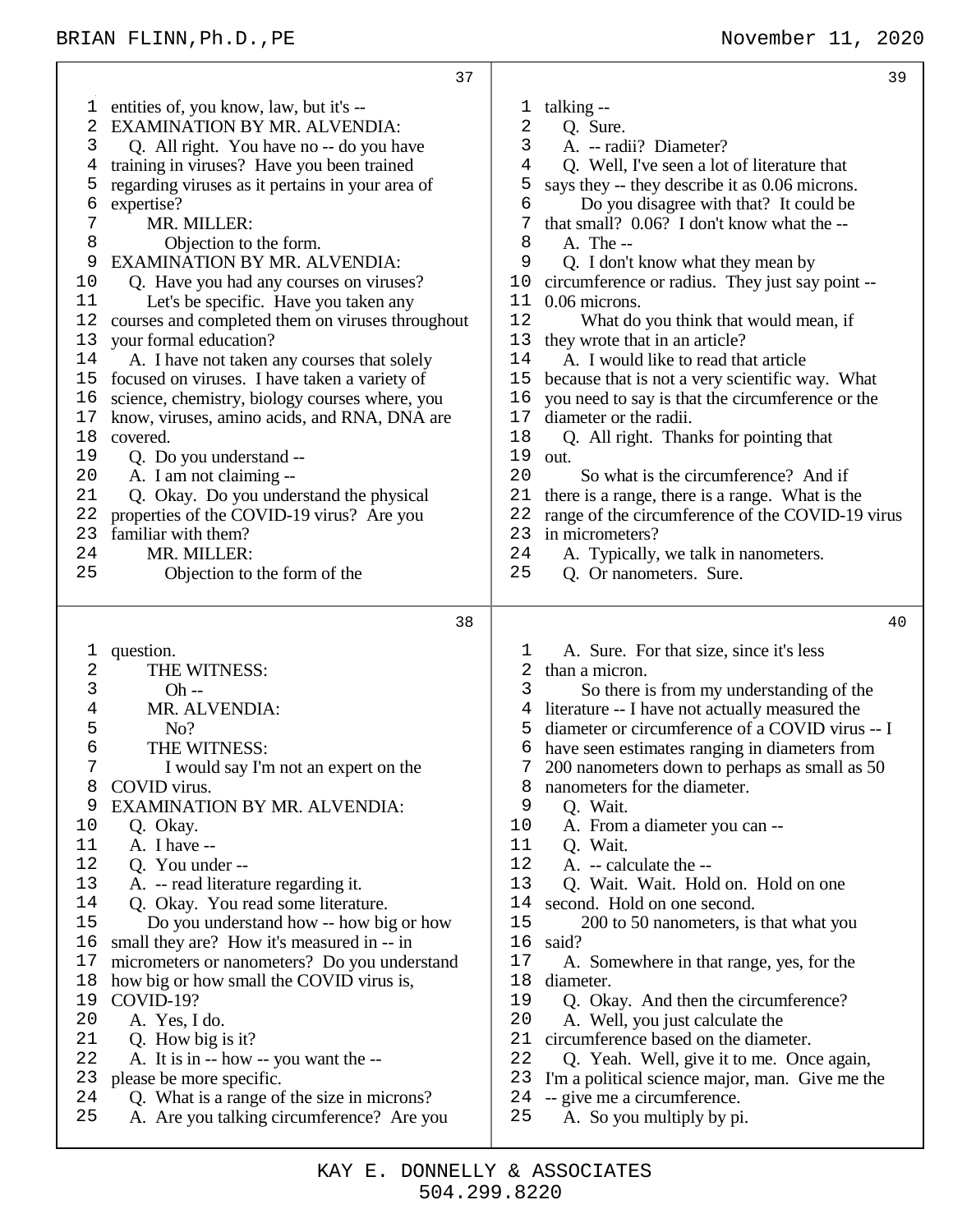|                                                                                                                                                   | 41                                                                                                                                                                                                                                                                                                                                                                                                                                                                                                                                                                                                                                                                                                                                                                                                                                                                                                                                      | 43                                                                                                                                                                                                                                                                                                                                                                                                                                                                                                                                                                                                                                                                                                                                                                                                                                                                                                                                                                                                                                                                                                                              |
|---------------------------------------------------------------------------------------------------------------------------------------------------|-----------------------------------------------------------------------------------------------------------------------------------------------------------------------------------------------------------------------------------------------------------------------------------------------------------------------------------------------------------------------------------------------------------------------------------------------------------------------------------------------------------------------------------------------------------------------------------------------------------------------------------------------------------------------------------------------------------------------------------------------------------------------------------------------------------------------------------------------------------------------------------------------------------------------------------------|---------------------------------------------------------------------------------------------------------------------------------------------------------------------------------------------------------------------------------------------------------------------------------------------------------------------------------------------------------------------------------------------------------------------------------------------------------------------------------------------------------------------------------------------------------------------------------------------------------------------------------------------------------------------------------------------------------------------------------------------------------------------------------------------------------------------------------------------------------------------------------------------------------------------------------------------------------------------------------------------------------------------------------------------------------------------------------------------------------------------------------|
| 1<br>2<br>3<br>4<br>5<br>6<br>7<br>8<br>9<br>10<br>11<br>12<br>13<br>14<br>$15$<br>16<br>17<br>18<br>19<br>20<br>21<br>22<br>23<br>24<br>25       | Q. That's -- so I knew pi was involved in<br>that, man. I knew that.<br>What -- what -- so you don't have that<br>number, but you'd multiply it times pi?<br>A. Correct. So that's in the range --<br>O. We-<br>A. That would be in the range of -- then,<br>you know, pi is a little greater than three. So<br>that could potentially be a circumference of 600<br>nanometers.<br>Q. 600 nanometers. I think that's what I<br>said earlier. Right. Okay.<br>Have you given all of the opinions that<br>you plan on giving at the time of trail in your<br>report?<br>A. No. I don't know. It depends. I have<br>not reviewed the deposition of Dr. Moye. I may<br>be asked to respond to things that he brought up<br>in his deposition that were not in his report.<br>So I do not say I would be limited to what is in<br>my report.<br>Q. Okay.<br>MR. ALVENDIA:<br>All right. Give me one minute.<br>Okay? I might be wrapping up. | 1<br>Okay. All right.<br>2<br>MR. SHERMAN:<br>3<br>I got to change rooms, Allen, but<br>I'll be ready, I mean, in 10 minutes. I got to<br>4<br>5<br>$go -$<br>6<br>MR. ALVENDIA:<br>7<br>Okay. Yeah, so -- so let's stay on<br>8<br>the Zoom then.<br>9<br>Mr. Flinn, you -- Mr. Flinn, it was<br>nice meeting you.<br>10<br>11<br>THE WITNESS:<br>12<br>It's nice to meet you, too.<br>13<br>MR. ALVENDIA:<br>14<br>Thank you. Have a good day.<br>15<br>MR. MILLER:<br>16<br>All right. Thanks, Brian.<br>17<br>(Deposition concluded at 1:45 p.m.)<br>18<br>19<br>20<br>21<br>22<br>23<br>24<br>25                                                                                                                                                                                                                                                                                                                                                                                                                                                                                                                           |
| 1<br>2<br>3<br>4<br>5<br>6<br>7<br>8<br>9<br>10<br>not.<br>11<br>12<br>13<br>14<br>15<br>16<br>17<br>18<br>19<br>20<br>21<br>22<br>23<br>24<br>25 | 42<br>(Recess held.)<br><b>EXAMINATION BY MR. ALVENDIA:</b><br>Q. Mr. Flinn, you have not taken any<br>medical courses, have you? Medical school? Any<br>type of medical courses that they would give at<br>a medical school?<br>A. Not in medical school. First aid.<br>Q. Okay.<br>A. CPR. I don't know if those qualify or<br>Q. Yeah. Well, they might.<br>MR. ALVENDIA:<br>I have no further questions, Allen.<br>MR. MILLER:<br>Okay. We're just going to stay here<br>and wait for the next one or you -- you want to<br>jump right into it or wait until 2:00?<br>MR. ALVENDIA:<br>Let me check and see, okay, because<br>I'm not -- I'm not the one doing it. Matt is<br>doing it. Let me -- let me check with him.<br>MR. MILLER:<br>Oh, well, we can wait until 2:00.<br>Let's wait until 2:00.<br>MR. ALVENDIA:                                                                                                             | 44<br>WITNESS' ATTESTATION<br>1<br>2<br>I have read or have had the foregoing<br>3<br>testimony read to me, pursuant to Rule $30(e)$ of<br>the Federal Rules of Civil Procedure and/or<br>4<br>5<br>Article 1445 of the Louisiana Code Civil<br>Procedure, and hereby attest that, to the best<br>6<br>7<br>of my ability and understanding, it is a true<br>and correct transcription of my testimony, with<br>8<br>the exception of any attached corrections or<br>9<br>10<br>changes, complete with reasons for changes, on<br>the Witness' Amendment Pages;<br>11<br>12<br>I have in no way altered the printed<br>13<br>transcript pages containing testimony herein,<br>14<br>tampered with the seal on the last numbered page<br>15<br>herein, or tampered with the security strip on<br>16<br>the binder hereof. The integrity of this<br>17<br>certified transcript has been maintained in the<br>18<br>identical form as it was received by me, with<br>the exception of any changes on the Witness'<br>19<br>20<br>Amendment Pages.<br>21<br>22<br>Date<br>23<br>24<br>BRIAN FLINN, Ph.D., P.E.<br>(Signature)<br>25 |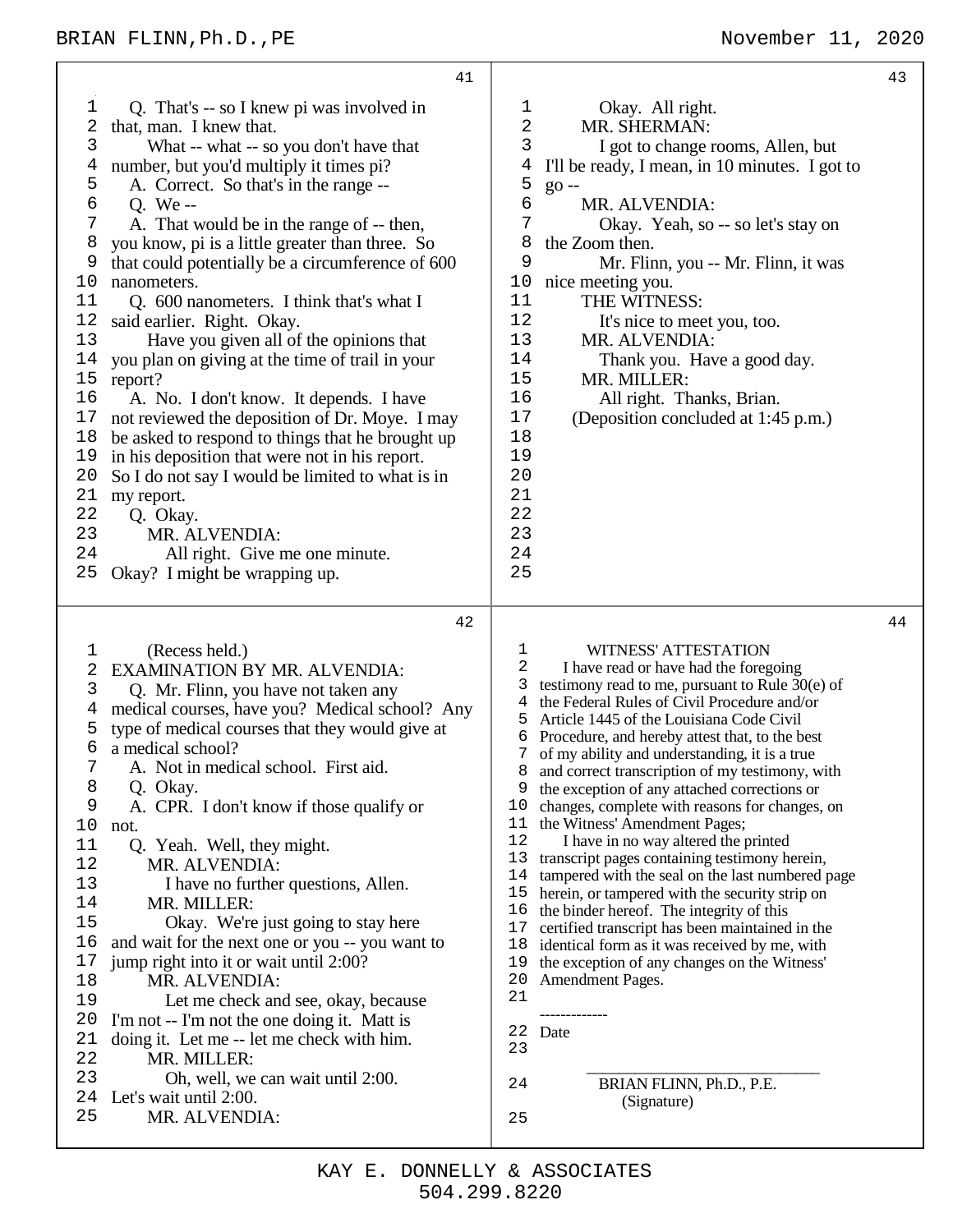$\mathbf{r}$ 

|                                                                                                                                                                                                                                                                                                                                                                                                                                                                                                                                                                                                                                                                                                                                                                                                                                                                                                                                                                                                                                                                                                                                                                                                                                                                                                                                                                                                                                                                                                                                                                                                                                                                                                                                                                                                                                                                                                                 | 45 |  |
|-----------------------------------------------------------------------------------------------------------------------------------------------------------------------------------------------------------------------------------------------------------------------------------------------------------------------------------------------------------------------------------------------------------------------------------------------------------------------------------------------------------------------------------------------------------------------------------------------------------------------------------------------------------------------------------------------------------------------------------------------------------------------------------------------------------------------------------------------------------------------------------------------------------------------------------------------------------------------------------------------------------------------------------------------------------------------------------------------------------------------------------------------------------------------------------------------------------------------------------------------------------------------------------------------------------------------------------------------------------------------------------------------------------------------------------------------------------------------------------------------------------------------------------------------------------------------------------------------------------------------------------------------------------------------------------------------------------------------------------------------------------------------------------------------------------------------------------------------------------------------------------------------------------------|----|--|
| 1<br><b>REPORTER'S PAGE</b><br>2<br>I, KAY E. DONNELLY, Certified Court<br>3<br>Reporter in and for the State of Louisiana, the<br>officer, as defined in Rule 28 of the Federal<br>4<br>Rules of Civil Procedure and/or Article 1434(B)<br>5<br>of the Louisiana Code of Civil Procedure, before<br>7<br>whom this proceeding was taken, do hereby state<br>on the Record:<br>8<br>9<br>That due to the interaction in the<br>10<br>spontaneous discourse of this proceeding, dashes<br>(--) have been used to indicate pauses, changes<br>11<br>in thought, and/or talkovers; that same is the<br>12<br>proper method for a Court Reporter's<br>13<br>14<br>transcription of proceeding, and that the dashes<br>15<br>(--) do not indicate that words or phrases have<br>16<br>been left out of this transcript;<br>17<br>That any words and/or names which could<br>not be verified through reference material have<br>18<br>been denoted with the phrased "(spelled<br>19<br>phonetically)."<br>20<br>21                                                                                                                                                                                                                                                                                                                                                                                                                                                                                                                                                                                                                                                                                                                                                                                                                                                                                                    |    |  |
| KAY E. DONNELLY<br>22<br><b>Certified Court Reporter</b>                                                                                                                                                                                                                                                                                                                                                                                                                                                                                                                                                                                                                                                                                                                                                                                                                                                                                                                                                                                                                                                                                                                                                                                                                                                                                                                                                                                                                                                                                                                                                                                                                                                                                                                                                                                                                                                        |    |  |
| State of Louisiana<br>23                                                                                                                                                                                                                                                                                                                                                                                                                                                                                                                                                                                                                                                                                                                                                                                                                                                                                                                                                                                                                                                                                                                                                                                                                                                                                                                                                                                                                                                                                                                                                                                                                                                                                                                                                                                                                                                                                        |    |  |
| Certificate No. 87008<br>24                                                                                                                                                                                                                                                                                                                                                                                                                                                                                                                                                                                                                                                                                                                                                                                                                                                                                                                                                                                                                                                                                                                                                                                                                                                                                                                                                                                                                                                                                                                                                                                                                                                                                                                                                                                                                                                                                     |    |  |
| 25                                                                                                                                                                                                                                                                                                                                                                                                                                                                                                                                                                                                                                                                                                                                                                                                                                                                                                                                                                                                                                                                                                                                                                                                                                                                                                                                                                                                                                                                                                                                                                                                                                                                                                                                                                                                                                                                                                              |    |  |
|                                                                                                                                                                                                                                                                                                                                                                                                                                                                                                                                                                                                                                                                                                                                                                                                                                                                                                                                                                                                                                                                                                                                                                                                                                                                                                                                                                                                                                                                                                                                                                                                                                                                                                                                                                                                                                                                                                                 |    |  |
|                                                                                                                                                                                                                                                                                                                                                                                                                                                                                                                                                                                                                                                                                                                                                                                                                                                                                                                                                                                                                                                                                                                                                                                                                                                                                                                                                                                                                                                                                                                                                                                                                                                                                                                                                                                                                                                                                                                 |    |  |
|                                                                                                                                                                                                                                                                                                                                                                                                                                                                                                                                                                                                                                                                                                                                                                                                                                                                                                                                                                                                                                                                                                                                                                                                                                                                                                                                                                                                                                                                                                                                                                                                                                                                                                                                                                                                                                                                                                                 | 46 |  |
| CERTIFICATE<br>1<br>$\mathcal{L}$<br>This certification is valid only for a<br>transcript accompanied by my original signature<br>3 and original required seal on this page.<br>I, KAY E. DONNELLY, Certified Court<br>4 Reporter in and for the State of Louisiana, as<br>the officer before whom this testimony was<br>5 taken, do hereby certify that BRIAN FLINN,<br>Ph.D., P.E., to whom oath was administered,<br>6 after having been duly sworn by me upon<br>authority of R.S. 37:2554, did testify as<br>7 hereinbefore set forth in the foregoing<br>forty-five (45) pages; that this testimony was<br>8 reported by me in the stenotype reporting<br>method, was prepared and transcribed by me or<br>9 under my personal direction and supervision, and<br>is a true and correct transcript to the best of<br>10 my ability and understanding; that the<br>transcript has been prepared in compliance with<br>11 transcript format guidelines required by statute<br>or by rules of the board; and that I am informed<br>12 about the complete arrangement, financial or<br>otherwise, with the person or entity making<br>13 arrangements for deposition services; that I<br>have acted in compliance with the prohibition on<br>14 contractual relationships, as defined by<br>Louisiana Code of Civil Procedure Article 1434<br>15 and in rules and advisory opinions of the board;<br>that I have no actual acknowledge of any<br>16 prohibited employment or contractual<br>relationship, direct or indirect, between a<br>17 court reporting firm and any party litigant in<br>this matter nor is there any such relationship<br>18 between myself and a party litigant in this<br>matter. I am not related to counsel or to the<br>19 parties herein, nor am I otherwise interested in<br>the outcome of this matter.<br>20<br>21<br>22<br>KAY E. DONNELLY<br>23<br>Certified Court Reporter |    |  |
|                                                                                                                                                                                                                                                                                                                                                                                                                                                                                                                                                                                                                                                                                                                                                                                                                                                                                                                                                                                                                                                                                                                                                                                                                                                                                                                                                                                                                                                                                                                                                                                                                                                                                                                                                                                                                                                                                                                 |    |  |
|                                                                                                                                                                                                                                                                                                                                                                                                                                                                                                                                                                                                                                                                                                                                                                                                                                                                                                                                                                                                                                                                                                                                                                                                                                                                                                                                                                                                                                                                                                                                                                                                                                                                                                                                                                                                                                                                                                                 |    |  |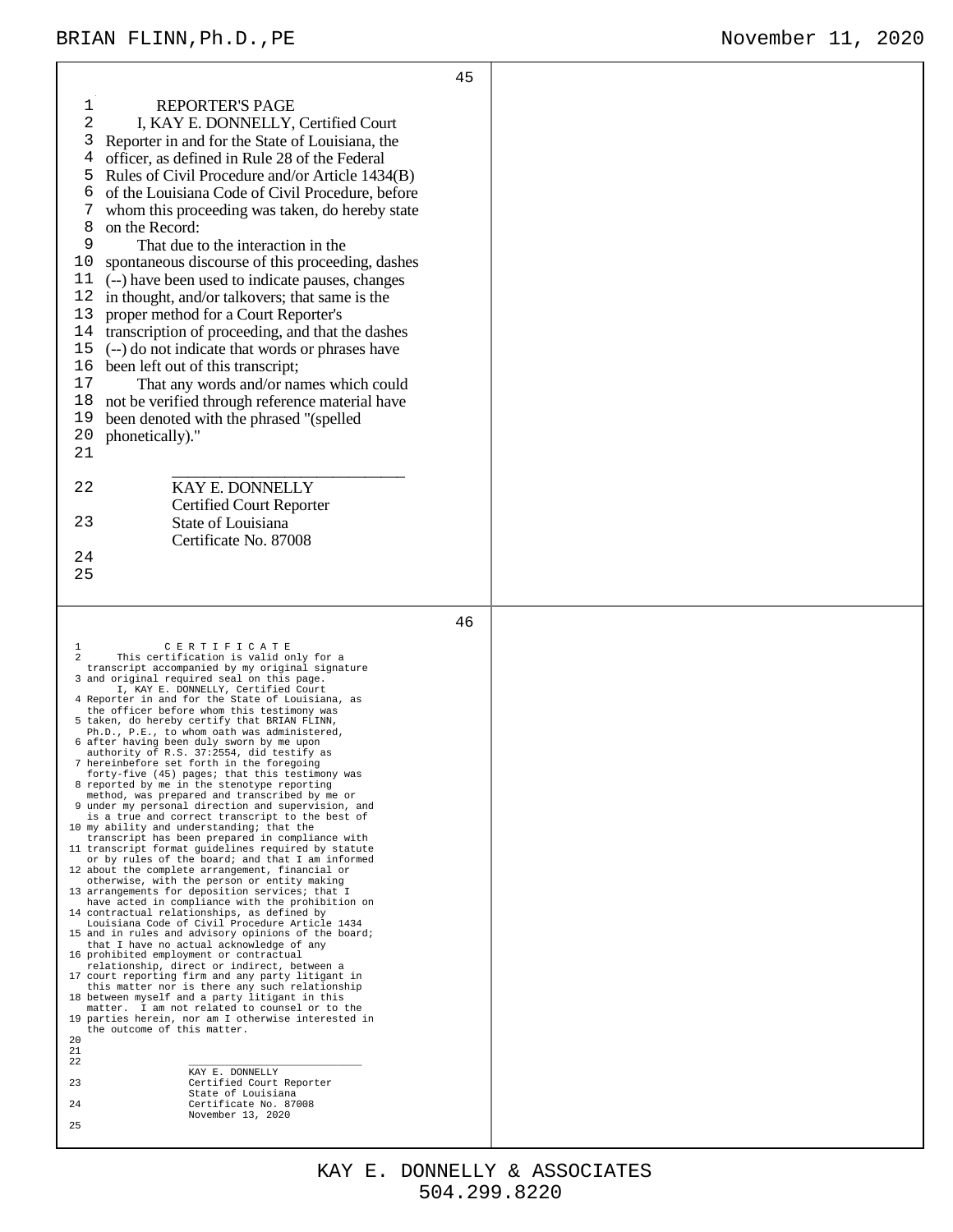| $\mathbf A$               | amount 18:24            | awake 12:6<br>aware 14:20 22:5 | 29:14,15 31:21<br>33:24 34:8 35:8 | clean 20:20 21:1<br>26:12 27:18 28:6 |
|---------------------------|-------------------------|--------------------------------|-----------------------------------|--------------------------------------|
| ability 44:7 46:10        | analysis 14:14<br>31:15 |                                |                                   |                                      |
| abundance 26:9            |                         | B                              | 35:20 36:5,8,9,17                 | 28:7                                 |
| accompanied 46:2          | and/or 44:4 45:5,12     | back 11:10 12:13               | 36:24                             | cleaned 20:22 21:6                   |
| Ace 35:25                 | 45:17                   | ballpark 33:10                 | cases 20:18 31:12                 | 26:4                                 |
| acids $37:17$             | answer 15:15 16:12      | <b>bar</b> 17:9                | 31:18 32:14,16,16                 | cleaner 10:19 14:6                   |
| acknowledge 46:15         | 18:18,19 19:18          | <b>based</b> 7:1 14:8,12       | 32:20 33:10,14                    | 15:20                                |
| acted 46:13               | 24:3,18,18 25:19        | 17:5 19:23 20:7                | 34:23                             | cleaning $6:197:11$                  |
| actual $46:15$            | 29:7 31:4 32:5          | 20:11 25:21,25                 | cause 18:24                       | 7:24 9:1 10:11                       |
| administered 46:5         | 34:20                   |                                | causes 17:7 27:8                  | 11:15 23:3 26:12                     |
| administering 5:23        | answered 24:15          | 29:21,22 32:8                  | <b>CDC</b> 17:22                  | client $35:1$                        |
| advisory 46:15            | <b>Appearances 2:5</b>  | 40:21                          | certain 1:9 31:24                 | Code 5:6,7,18 44:5                   |
| aerosols 27:25            | 3:14:1                  | <b>Baton 4:5</b>               | certainly 12:1                    | 45:6 46:14                           |
| afternoon 6:6,7           | appreciate 13:24        | bear $17:1$                    | Certificate 2:10,11               | coincidence 9:2                      |
| agent 17:24               | 15:17 18:18             | began $23:17$                  | 45:23 46:24                       | 10:10                                |
| agree 7:5,19 10:21        | arbitration 31:3        | begun $23:18$                  | certification 5:9                 | come 11:10                           |
| 17:20,25 25:12            | 32:18                   | <b>believe</b> 8:1 9:17        | 46:2                              | comes 16:3 17:3                      |
| agreed 5:3                | arbitrations 33:9       | 10:25 11:16,24                 | certified 3:20 4:10               | commencing 1:18                      |
| <b>Agreement 2:5</b>      | area 10:20 14:1,8       | 15:5,21 20:5                   | 5:21 44:17 45:2                   | common 18:22                         |
| ahead 15:15 26:25         | 30:14,23 31:12          | 29:16 36:23                    | 45:22 46:3,23                     | 19:17,23 20:1,3,8                    |
| aid 42:7                  | 37:5                    | <b>best</b> 44:6 46:9          | certify 46:5                      | 20:10,10 23:1                        |
| air 20:2 27:8 28:1        | areas 14:22 31:19       | beyond 19:3                    | chance 20:5 30:20                 | companies 35:20                      |
| <b>Alaska</b> 35:25       | 32:3,9                  | big 38:15,18,21                | change 16:5,6,14                  | 35:22                                |
| <b>Allen</b> 4:6 16:24    | arrangement 46:12       | <b>binder</b> 44:16            | 16:17,18,21 17:11                 | company 36:7                         |
| 19:15 26:14,18            | arrangements            | biology $37:16$                | 17:18 24:23 43:3                  | complete 44:10                       |
| 42:13 43:3                | 46:13                   | bit 22:13 23:14                | changed 24:7                      | 46:12                                |
| allowed 19:15             | arrival 27:23           | <b>board</b> 46:11,15          | changes 44:10,10                  | completed 37:12                      |
| altered 44:12             | article 39:13,14        | <b>bonding</b> 18:8,9,10       | 44:19 45:11                       | completely 10:20                     |
| <b>Alvendia</b> 2:8 3:3,6 | 44:5 45:5 46:14         | <b>Boulevard</b> 3:15          | check 36:24 42:19                 | compliance 46:10                     |
| 6:5,8 9:11,24 10:3        | asked 11:12 14:3,5      | <b>Brain</b> 20:25             | 42:21                             | 46:13                                |
| 10:8 12:9,12,14           | 24:11 25:15 29:25       | breathe 20:4                   | <b>CHEHARDY 3:14</b>              | compositional 16:1                   |
| 13:8 15:8,12,16           | 30:7,8,9,10,18          | <b>Brian</b> 1:16 5:4 6:1      | chemical 16:1,6,18                | concluded 43:17                      |
| 15:23 18:12,17            | 32:741:18               | 34:18,18 43:16                 | 16:19 17:2,7 18:8                 | confirmed 20:18                      |
| 19:5,9,13,20              | asking 28:4 31:24       | 44:24 46:5                     | chemistry 14:21                   | consider 15:6 24:25                  |
| 21:18,23 23:9,15          | 34:1,4,5 35:7           | <b>brought</b> 33:7 41:18      | 37:16                             | Cont $4:1$                           |
| 24:2,4,12,16 25:2         | aspects 36:13           |                                | circular $23:14$                  | contact 16:3 17:3                    |
| 25:9,13 26:13,17          | attached 44:9           | $\mathbf C$                    | circumference                     | containing $44:13$                   |
| 27:2,5 28:21              | attacked 11:24          | $C$ 4:6 46:1,1                 | 38:25 39:10,16,20                 | contaminated                         |
| 29:13 34:21 37:2          | attempting 27:18        | Cajun 1:6,6,7 6:9              | 39:22 40:5,19,21                  | 13:12,13 17:23                       |
| 37:9 38:4,9 41:23         | attest 44:6             | calculate 40:12,20             | 40:24 41:9                        | 28:2,8                               |
| 42:2,12,18,25             | <b>ATTESTATION</b>      | call 28:10                     | civil 1:1 $5:6,19$                | contamination                        |
| 43:6,13                   | 44:1                    | called 36:9                    | 32:16 33:24 44:4                  | 27:8 29:4                            |
| <b>Amendment 44:11</b>    | Attorneys 3:4,9,14      | <b>Calls</b> 9:23              | 44:5 45:5,6 46:14                 | context 13:10 35:7                   |
| 44:20                     | 4:4                     | Caption 2:4                    | claiming 37:20                    | <b>Conti</b> 1:6 6:10                |
| amino 37:17               | authority 46:6          | case 6:12 8:19 9:16            | clarify $23:10$                   | continually 28:8                     |
|                           |                         |                                |                                   |                                      |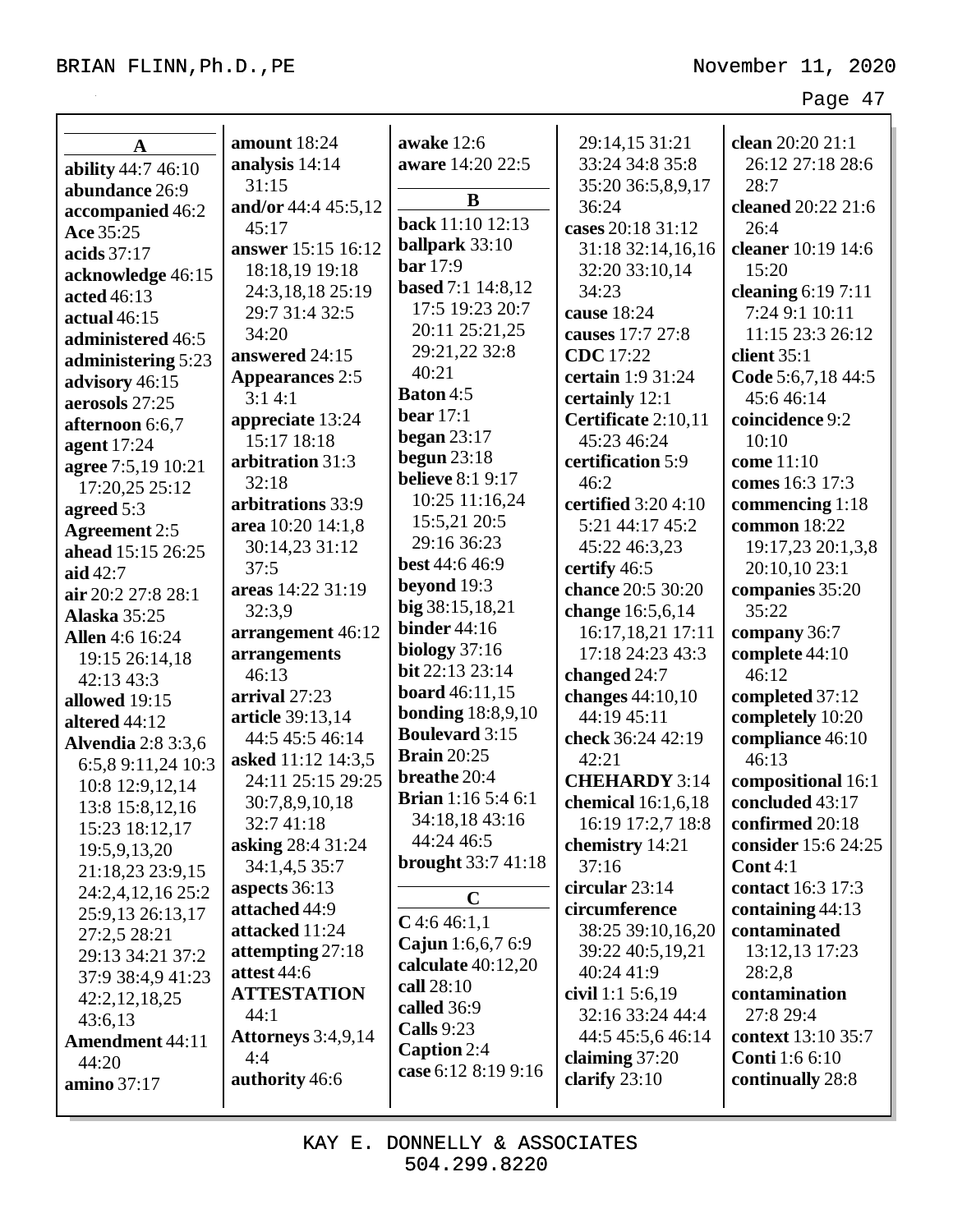| continued 27:23                      | damaged 6:20 7:12    | diameter 39:3,17        | 27:23                   | F46:1                       |
|--------------------------------------|----------------------|-------------------------|-------------------------|-----------------------------|
|                                      | 7:25 9:2 10:12       | 40:5,8,10,18,21         | either 15:22 32:17      | failure $31:15$             |
| continuing 27:8<br>contractual 46:14 |                      | diameters 40:6          |                         | familiar 37:23              |
| 46:16                                | 22:21,25 24:8        | different 10:20         | employees 27:24         | far 34:24                   |
| <b>Convention 4:4</b>                | 25:15                | 21:13 22:6 31:18        | employment 46:16        | Farmers 35:25               |
|                                      | damages 8:23         |                         | engineer $10:16,24$     |                             |
| convince 17:11,17                    | 11:11,20 12:15       | 36:25                   | 10:25 11:3 13:22        | <b>Federal 44:4 45:4</b>    |
| coronavirus 16:3                     | 13:4 14:8,12         | <b>direct</b> 46:16     | engineering 7:1 8:2     | fields $31:24$              |
| 16:13                                | 15:22                | direction 46:9          | 30:24 31:14,15          | figure $31:20$              |
| correct 6:12,15                      | dangerous 13:14      | disagree 13:5 28:18     | 32:12,12                | <b>files</b> 36:5           |
| 7:12,25 14:1,2,8                     | dashes 45:10,14      | 39:6                    | English 16:25           | financial 46:12             |
| 15:25 16:4 23:22                     | data 17:13 28:11     | discourse 45:10         | entities 37:1           | find $32:24$                |
| 34:23 41:5 44:8                      | 28:14,17 29:7        | discovery 5:12          | entity $46:12$          | fine 19:18                  |
| 46:9                                 | <b>Date 44:22</b>    | discussion 12:11        | environment 27:19       | finish $25:7,8$             |
| corrections 44:9                     | day $43:14$          | diseases 22:13          | epidemiologist          | <b>finished</b> 9:13 25:8   |
| counsel 2:5 5:4                      | decades 29:6         | disinfectant 21:2       | 18:6                    | 25:12                       |
| 46:18                                | def 15:21            | dispute $28:15$         | <b>ESQ</b> 2:8 3:6,6,11 | firm $46:17$                |
| courses 37:10,12                     | defendant 4:2        | <b>DISTRICT</b> 1:1     | 3:164:6                 | first $6:38:13,17$          |
| 37:14,16 42:4,5                      | 36:10                | <b>DIVISION 1:5</b>     | estimates 40:6          | 42:7                        |
| court 1:1 3:20 4:10                  | defense 35:14        | <b>DNA</b> 37:17        | everybody 20:9          | five 32:25,25 33:11         |
| 5:21 31:1 32:2                       | define 22:21 24:8    | doctor 28:16 29:2       | evidence 5:17 17:7      | <b>Flinn</b> 1:16 5:4 6:1,6 |
| 33:18 45:2,13,22                     | defined 45:4 46:14   | 32:3                    | <b>Examination 2:6</b>  | 6:11 15:18,18               |
| 46:3,17,23                           | definition $6:237:1$ | doctor's 28:22          | 6:5 9:11,24 10:8        | 20:25 42:3 43:9,9           |
| covered 37:18                        | 7:10,14 8:2,4,23     | doing $42:20,21$        | 12:14 13:8 15:23        | 44:24 46:5                  |
| <b>COVID</b> 13:13 17:3              | 9:3 10:10 11:11      | <b>DONNELLY 3:19</b>    | 18:17 19:20 21:23       | flu $22:10$                 |
| 20:18 28:3 38:8                      | 11:20 12:15,25       | 4:10 5:21 45:2,22       | 23:15 24:4 25:13        | focus $29:5$                |
| 38:18 40:5                           | 13:4,16 14:1,7,12    | 46:3,22                 | 27:5 29:13 34:21        | focused 37:15               |
| <b>COVID-19</b> 17:20                | 14:24 15:6,21        | Dr 11:19,21 12:15       | 37:2,9 38:9 42:2        | follows 6:4                 |
| 18:22 19:21 20:1                     | 25:3 26:3 31:8       | 14:11 15:18,21          | examine 26:20           | <b>fomite</b> 20:19         |
| 20:12 22:7,19                        | <b>DEMAREST 3:3</b>  | 27:6 30:20 41:17        | example 17:21           | foregoing $44:2,46:7$       |
| 23:21 26:2 27:24                     | denoted 45:19        | draft 9:9               | 24:25                   | forensic 31:15              |
| 37:22 38:19 39:22                    | density 18:24        | due 45:9                | exception 44:9,19       | 32:12                       |
| <b>CPR</b> 42:9                      | depends 30:17        | duly 6:3 46:6           | expected 24:24          | form $5:149:613:7$          |
| criticism 11:21                      | 41:16                | <b>Dunbar</b> 4:3 29:16 | experience 14:13        | 18:2 19:2 21:17             |
| criticisms 11:22                     | deposed $12:4,7$     | 29:18,20                | expert 6:11 10:19       | 21:21 23:25 28:20           |
| cross 26:19                          | 34:2                 |                         | 14:6 15:19 18:20        | 28:24 36:20 37:8            |
| <b>CUISINE</b> 1:6,7                 | deposition 1:16 5:4  | ${\bf E}$               | 30:16 31:13,23          | 37:25 44:18                 |
| curious 8:22                         | 5:11,16 11:12        | $E$ 2:1 3:19 4:10       | 33:20 34:15 38:7        | formal $37:13$              |
| <b>CV</b> 11:7                       | 12:23 13:10 26:11    | 5:21 45:2,22 46:1       | expertise 10:20         | formalities 5:8             |
|                                      | 30:20 31:2 33:15     | 46:1,3,22               | 14:1,8,20,25 19:4       | format $46:11$              |
| D                                    | 33:19,21 41:17,19    | E-mail $10:5$           | 19:15 29:11 30:14       | forth $10:16$ 17:23         |
| D2:1                                 | 43:17 46:13          | earlier 10:14 14:14     | 31:12 32:3,9 37:6       | 46:7                        |
| d/b/a/1:7                            | depositions 33:8     | 23:17 41:12             | explained 13:17         | forty-five 46:7             |
| damage 7:14 13:19                    | describe 16:10 39:5  | education 14:13         | explanation 7:2         | <b>found</b> 17:8           |
| 13:20 14:4 24:21                     | descriptive 16:10    | 37:13                   |                         | foundation 19:14            |
| 25:1,4,18 26:3                       | determine 7:16       | effort 27:18,21,21      | F                       | frequency $21:14,25$        |
|                                      |                      |                         |                         |                             |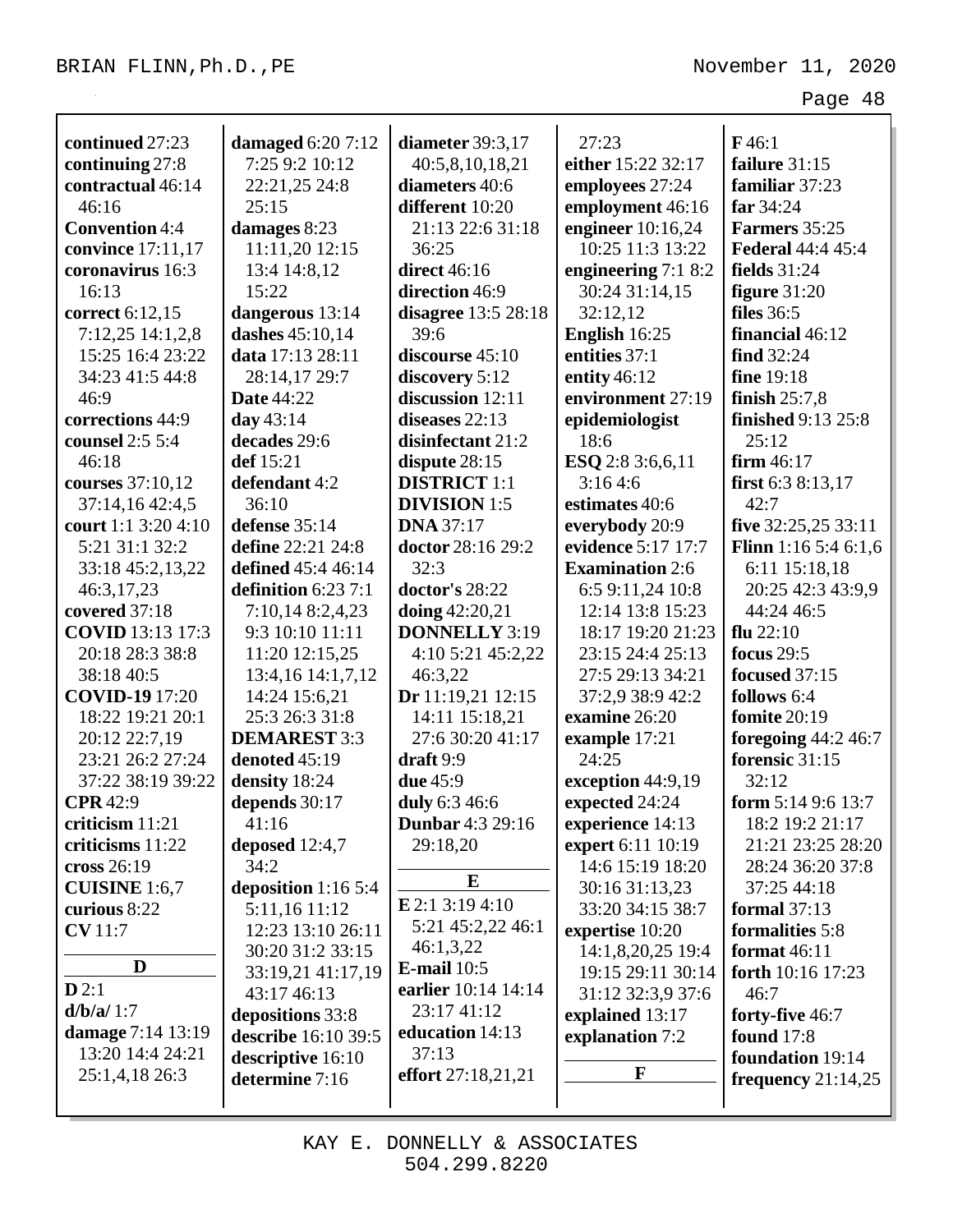| further $42:13$     | heard 20:11,17,17        | <b>involved</b> 32:15 36:8 | 37:11 42:24 43:7        | 39:9,12 43:4             |
|---------------------|--------------------------|----------------------------|-------------------------|--------------------------|
|                     | held 6:2,14 8:10         | 41:1                       | letter $35:1$           | means 13:12 25:19        |
| G                   | 12:11 29:22 42:1         |                            | limited 41:20           | 35:6                     |
| Galleria 3:15       | help $27:1$              | ${\bf J}$                  | listen $34:20$          | meant $12:2$             |
| <b>GAUTHIER 3:9</b> | helping $27:3,4$         | J.S 6:2,14 8:9 29:22       | literature 17:6,14      | measurable 24:22         |
| generally 10:22     | hereinbefore 46:7        | <b>JENNIFER</b> 3:6,11     | 17:22 38:13,14          | measured 38:16           |
| 30:23               | <b>hereof</b> 44:16      | <b>judge</b> 32:5          | 39:4 40:4               | 40:4                     |
| give 8:13 10:4 13:9 | higher $21:14,25$        | jump42:17                  | litigant $46:17,18$     | mediation 32:17          |
| 13:25 14:7,11       | hinging $35:11$          | $\mathbf K$                | little 13:10 22:13      | medical 28:16,17         |
| 19:8 29:7 32:5,23   | hint $8:13$              |                            | 23:13 41:8              | 28:22 29:2 42:4,4        |
| 33:19,21 35:3,3     | hired 29:14,15           | KAY 3:19 4:10              | LLC 1:6,6,7 3:3,9       | 42:5,6,7                 |
| 40:22,23,24 41:24   | 31:11 34:10              | 5:21 45:2,22 46:3          | Lloyd's 1:9 36:2,15     | meet 43:12               |
| 42:5                | Hold 40:13,13,14         | 46:22                      | 36:16                   | meeting $43:10$          |
| given 25:3 41:13    | <b>HOUGHTALING</b>       | <b>KELLY</b> 3:3           | $LLP$ 4:3               | mentioned 32:14          |
| gives 28:14,16      | 3:9                      | knew $41:1,2$              | <b>London</b> 1:9 36:16 | <b>Metairie</b> 3:10,15  |
| giving 32:4 41:14   | <b>hours</b> 12:7 17:15  | know 6:25 8:7,7,16         | long 26:3               | method 45:13 46:8        |
| go 11:20,22 12:24   | Hullen 3:10              | 8:22 9:9,21 18:5           | look 7:13 15:25         | micrometers 38:17        |
| 14:23,23 15:11      | <b>hundreds</b> 34:11,11 | 18:20 19:18 20:15          | 31:20 36:4              | 39:23                    |
| 20:24,25 26:25      | 34:12,14,14,22,23        | 20:16 22:12,16             | <b>looked</b> 36:11,13  | micron 40:2              |
| 35:16 36:3,4,23     |                          | 24:22 29:3,6,9,12          | looking $36:12$         | microns 38:24 39:5       |
| 43:5                | I                        | 31:7,7 33:2 34:9           | loss 12:16 13:3,15      | 39:11                    |
| going 7:9,22 8:14   | identical 44:18          | 34:11,24 35:11             | lot 22:13 28:10         | <b>Miller</b> 4:6 9:5,22 |
| 12:18 13:25 14:7    | inadequate 27:22         | 36:3,4,11,18 37:1          | 39:4                    | 10:1 12:5,5 13:6         |
| 14:9,11,15 17:15    | inanimate $16:13,14$     | 37:17 39:7,9 41:8          | Louisiana 1:3 3:5       | 15:3, 10, 14 18:1        |
| 17:17 26:11,22      | 17:4,4,8                 | 41:16 42:9                 | 3:10,15,204:5,11        | 19:1,7,11 21:16          |
| 27:19 29:9,12       | Including $22:7,8,8$     | knowledge $7:1,8$          | 5:6,22 44:5 45:3,6      | 21:20 23:6,24            |
| 31:22 32:4 42:15    | 22:10                    | 17:6 18:22 19:23           | 45:23 46:4,14,23        | 24:10,14 25:6            |
| good 6:6,77:2       | indicate 45:11,15        | 20:1,3,8,10                |                         | 26:6, 10, 15, 24         |
| 43:14               | indirect 46:16           | <b>KUECHMANN</b>           | $\mathbf{M}$            | 28:19,23 34:17           |
| $gr$ eat 11:20      | infected 23:3            | 3:6                        | $M$ 1:5                 | 36:19 37:7,24            |
| greater $41:8$      | infection 20:18          |                            | maintained 44:17        | 42:14,22 43:15           |
| <b>GRILL 1:7</b>    | 22:7                     | L                          | major 16:25 17:1        | mind 14:24 17:12         |
| grounds 28:15,17    | infectious 17:24         | $L$ 3:6 5:1                | 40:23                   | 17:18 26:18,21           |
| guess 13:24 33:12   | 18:16 22:13              | lands 17:20 18:22          | making $46:12$          | 34:1                     |
| guesstimate 35:12   | informative 16:9         | law $3:4,9,144:4$          | man $40:23\;41:2$       | minute $7:9,22$          |
| guidelines 46:11    | informed 46:11           | 31:137:1                   | master $14:6$           | 11:18 12:25 41:24        |
|                     | inside 28:5              | lawsuit $6:10$             | material 5:12 13:21     | minutes 43:4             |
| $\mathbf H$         | insurance 35:20,22       | laying $19:14$             | 14:21 18:7 30:24        | misstating $16:7$        |
| hands 20:20,22      | 36:7,13,16               | leads 7:9 12:16            | 31:14 32:11 45:18       | molecular 16:5,14        |
| 21:1,6,12,24        | integrity 44:16          | 13:3,15                    | <b>Matt</b> 42:20       | 16:16                    |
| 22:18 23:4,19       | interaction 45:9         | learned $22:12$            | matter 28:7 46:17       | <b>Monday</b> 30:1,6,10  |
| 24:7 26:2,4,12      | interactions 16:10       | left $45:16$               | 46:18,19                | 30:15 31:23 32:8         |
| happened 33:11      | interacts 16:13          | legal $31:7$               | <b>MATTHEW 3:16</b>     | months $20:12$           |
| happy $27:13$       | interested 46:19         | let's 11:19 12:4,24        | mean 8:18 16:16         | <b>Moye</b> 11:21 14:11  |
| hear $8:24$         | interpose 15:4           | 14:23,23,24 15:1           | 26:16 28:13 32:19       | 30:21 41:17              |
|                     |                          | 15:1,2 19:22               |                         |                          |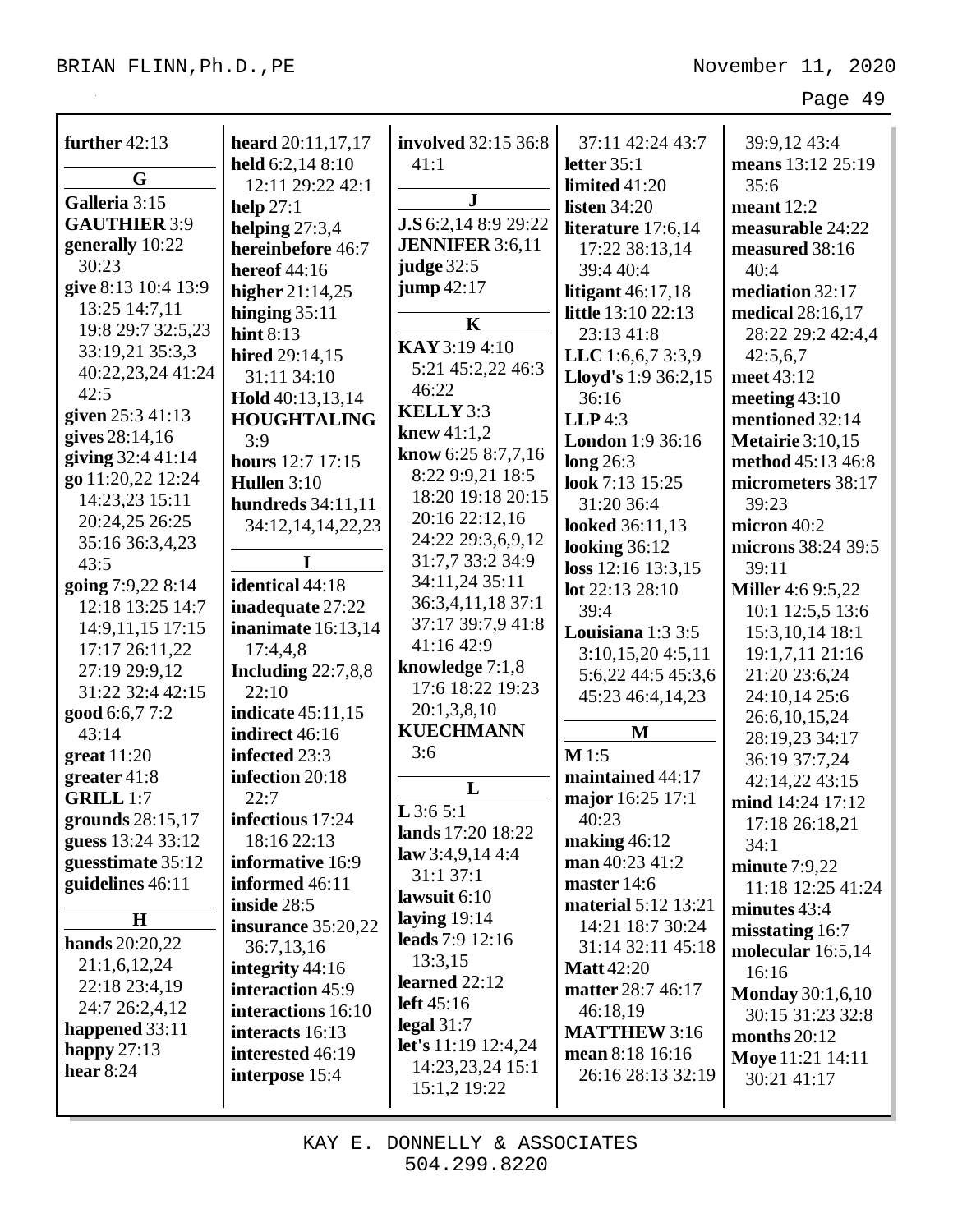| Moye's 11:19 12:15                     | objects 24:5             | overlapping 31:18                       | physics 13:23          | 21:13                                   |
|----------------------------------------|--------------------------|-----------------------------------------|------------------------|-----------------------------------------|
| 15:21 27:6                             | <b>Occasionally</b> 21:3 | ${\bf P}$                               | pi 40:25 41:1,4,8      | purposes 7:7                            |
| multiple 32:20                         | 21:4                     | P 5:1                                   | plaintiff 35:8         | pursuant 44:3                           |
| 35:13,14                               | occur 16:11 18:9         | P.E 1:17 5:5 6:1                        | plaintiffs $3:2$ 35:14 | put 7:21 8:3 31:22                      |
| multiply 40:25 41:4                    | <b>Oceana</b> 1:7 6:9    | 44:24 46:5                              | plan 30:5,10 41:14     | Q                                       |
| <b>MURPHY 3:9</b>                      | Oceana's 27:9            | p.m 1:18 43:17                          | please 16:16 18:19     | qualify 31:23 42:9                      |
| N                                      | <b>Off-the-Record</b>    | page 2:3,11 44:14                       | 24:18 33:2 38:23       | question $6:179:7$                      |
| N 2:1 3:10 5:1                         | 12:11                    | 45:1 46:3                               | point 11:9 13:24       | 15:15 16:12 18:3                        |
| name 6:8 35:22                         | offered 10:18 30:15      | pages 44:11,13,20                       | 39:10                  | 18:19,21 19:3                           |
| names $45:17$                          | 31:12                    | 46:7                                    | pointing 39:18         | 20:7,10 21:21                           |
| nanometers 38:17                       | <b>office 29:22</b>      | pandemic 20:21                          | political 17:1 40:23   | 22:17 23:14 24:1                        |
| 39:24,25 40:7,8                        | officer 45:4 46:4        | 21:5,11 22:1 23:5                       | portions 9:17          | 24:5,19 25:4,5,19                       |
| 40:15 41:10,11                         | officially 16:9          | 23:17                                   | positive 27:24         | 28:25 31:5,25                           |
| National 35:25                         | officiated 5:22          |                                         | potential 17:24        | 32:7 33:13,25                           |
|                                        | Oh 30:2 34:12 38:3       | Paragraph 27:17                         | potentially 18:23      |                                         |
| necessarily 7:4<br>need 7:13 22:5 29:6 | 42:23                    | PARISH <sub>1:2</sub><br>part 5:16 33:9 | 20:3,4,13 28:2         | 34:20,20 35:16<br>36:21 38:1            |
| 36:23 39:16                            | okay 6:17,23 7:2         |                                         | 41:9                   |                                         |
| never $32:1$                           | 8:3,7,21 9:19 10:9       | particularly 23:20                      | Poydras 3:4            | questions 5:15                          |
|                                        | 12:3,25 13:1,9           | parties 46:19                           | practical 6:25 7:3     | 19:15,17 26:19<br>34:19 42:13           |
| <b>New 3:5</b>                         | 14:19 16:12,23           | party 5:11 46:17,18                     | precise $10:13$        |                                         |
| nice $43:10,12$                        | 19:25 20:7,20,24         | passage 27:12                           | preface 7:20           | quite 31:17                             |
| night $12:8$                           | 22:11 25:10,14,18        | patrons 27:24 28:2                      | prepared 46:8,10       | $\mathbf R$                             |
| nine 20:12                             | 25:20 26:20 27:17        | pauses 45:11                            | present 29:10,12       | R46:1                                   |
| normal 24:24                           | 28:12,14 29:14,17        | percentage 35:9                         | presenting 29:10       | <b>R.S</b> 46:6                         |
| November 1:17                          | 29:21,24 30:5,13         | percentage-wise                         | pretty $10:12$         | radii 39:3,17                           |
| 46:24                                  | 31:4,11 32:6,13          | 35:4                                    | printed 44:12          | radius 39:10                            |
| number 33:13 35:9                      | 33:23,25 34:14,19        | <b>PEREZ</b> 3:11                       | <b>prior</b> 35:20     | <b>Raley 8:8 10:18</b>                  |
| 41:4                                   | 35:15,19 36:15           | <b>person</b> 8:9 46:12                 | Procedure 5:6,19       | 11:5 15:19                              |
| numbered 44:14                         | 37:21 38:10,14           | personal $6:257:3$                      | 44:4,6 45:5,6          | range 38:24 39:21                       |
| numerically 35:3                       | 40:19 41:12,22,25        | 10:15 46:9                              | 46:14                  | 39:21,22 40:17                          |
| $\mathbf 0$                            | 42:8,15,19 43:1,7        | personally 11:25                        | proceeding $45:7,10$   | 41:5,7                                  |
| O 5:1                                  | once 10:9 11:17          | pertains 37:5                           | 45:14                  | ranging 40:6                            |
| oath 5:23 6:4 21:10                    | 40:22                    | <b>Ph.D</b> 1:17 5:5 6:1                | process 32:2           | reaction 16:19 17:2                     |
| 21:19 46:5                             | opine 14:9               | 44:24 46:5                              | processes 16:11        | 17:7                                    |
| object 16:13,15                        | opinion 19:12            | Phelps 4:3 29:16,18                     | produced 32:9          | reactions 18:8                          |
| 17:4,8 23:16                           | 29:11 32:4               | 29:19                                   | prohibited 46:16       | read 5:10 8:20 9:12                     |
| 24:24                                  | opinions 41:13           | phonetically 45:20                      | prohibition 46:13      |                                         |
| objection 9:6,23                       | 46:15                    | phrased $45:19$                         | promise 26:22          | 9:13, 14, 16, 17, 19<br>10:4 20:12 27:9 |
|                                        | order 7:16 33:19         | phrases $45:15$                         | 35:15                  | 38:13,14 39:14                          |
| 13:7 15:5,11,18<br>18:2 19:2 21:17     | original 5:13 46:2,3     | physical 7:14 12:16                     | proper $45:13$         | 44:2,3                                  |
| 21:21 23:7,25                          | <b>Orleans</b> 1:2 3:5   | 13:2,11,20 16:11                        | properties 24:23       | ready $43:4$                            |
| 24:11 28:20,24                         | outcome 46:19            | 24:21,23 37:21                          | 37:22                  | realize $15:13$                         |
| 36:20 37:8,25                          | outline 35:17            | physically 6:20                         | property 12:17         | really 36:11,13                         |
|                                        | outside 29:11            | 7:12,25 9:1 10:12                       | 13:12,15               | reasonable 8:1 13:4                     |
| objections 5:14                        | overlap 10:23            | 22:21                                   | <b>public</b> 20:24,25 |                                         |
|                                        |                          |                                         |                        |                                         |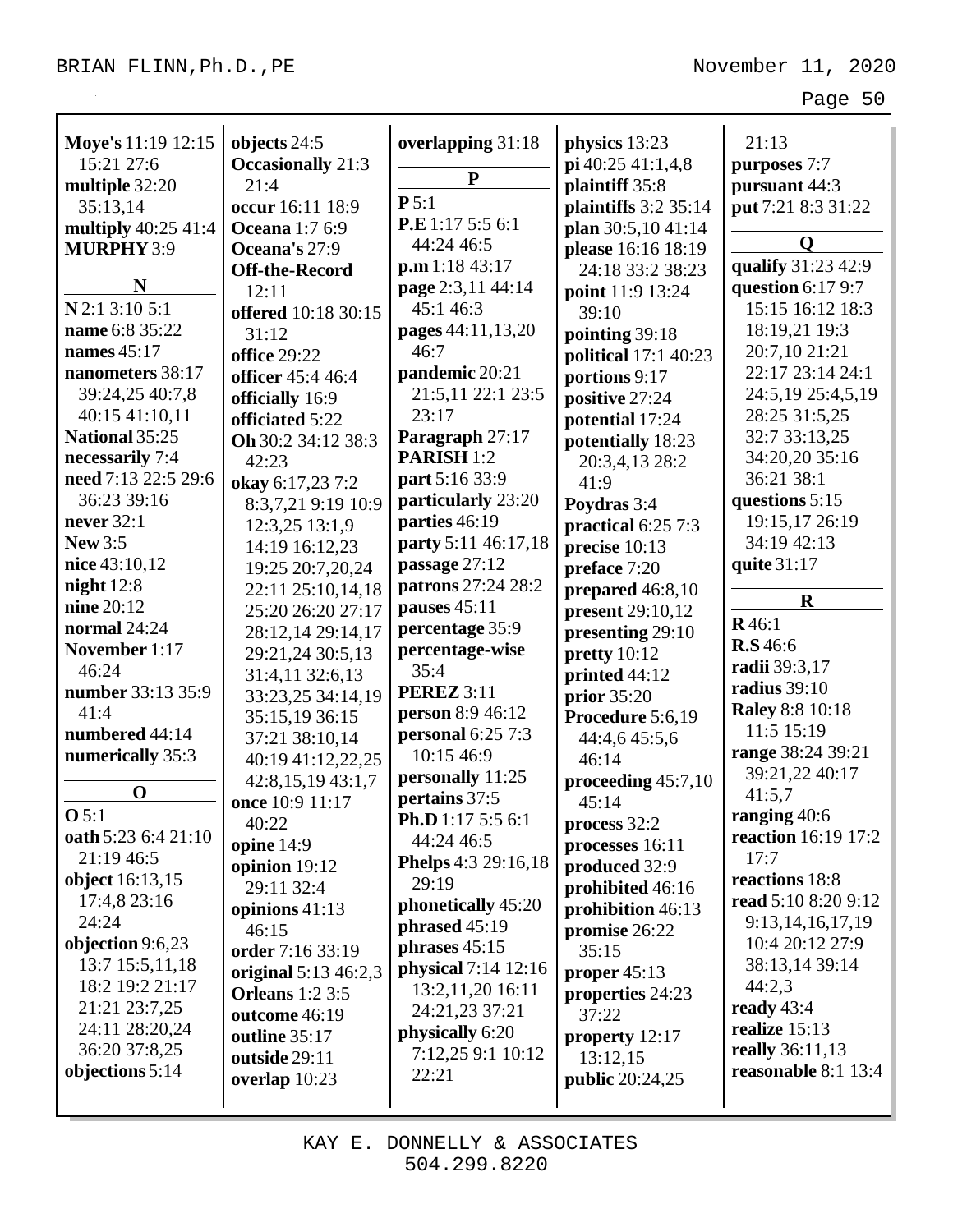| 13:16                      | required $46:3,11$  | rooms $43:3$          | 23:2                | state 1:3 3:20 4:11        |
|----------------------------|---------------------|-----------------------|---------------------|----------------------------|
| <b>reasons</b> $22:4,6,19$ | research 7:8 14:13  | Rouge 4:5             | sentence 8:6 10:13  | 5:22 7:23 45:3,7           |
| 23:21 44:10                | 29:6                | roughly 33:3,24       | 10:17               | 45:23 46:4,23              |
| recall 27:11 29:19         | reserved 5:15       | <b>Rule</b> 44:3 45:4 | service 5:11        | statistics 28:16           |
| received 44:18             | reserves $5:10$     | rules 44:4 45:5       | services 46:13      | statute 46:11              |
| Recess 42:1                | respect 30:19       | 46:11,15              | set 46:7            | stay $42:1543:7$           |
| <b>Record</b> 12:10,13     | respond 41:18       |                       | settled 32:20 33:16 | stenotype 46:8             |
| 45:8                       | response 21:4       | S                     | <b>SHERMAN</b> 3:14 | stipulated 5:3             |
| records 36:24              | responsible 5:11    | S 5:1                 | 3:1643:2            | <b>Street</b> 3:4,10 4:4   |
| Redmond 6:2,2              | responsive 25:4     | salmonella 22:10      | show 12:20,20       | strip $44:15$              |
| 29:23,24                   | restaurant 6:9 17:9 | sanitize 22:5 24:7    | 17:13,13            | structure 24:23            |
| reference 17:13            | 17:21 27:9 28:6     | 26:1                  | sick 18:24 19:21    | struggling 16:24           |
| 45:18                      | restored 6:19 7:11  | sanitizer 23:4        | 20:2,6,13           | subject 15:6               |
| regarding 37:5             | 7:24 8:25 10:11     | sanitizing $21:12,24$ | sign $5:10$         | submitted 6:11             |
| 38:13                      | 11:14               | 22:18 23:19           | signature 44:24     | suffering $12:8$           |
| regularly $20:20,22$       | restorer 10:19 14:7 | Sara 8:8,16 10:18     | 46:2                | Suite 3:4,15 4:4           |
| related 24:24 46:18        | 15:20               | 11:5 15:19            | simple $25:5$       | supervision 46:9           |
| relates 33:13              | result 28:1         | save 5:14             | $\sin 8:5$          | support 28:11,14           |
| relationship 46:16         | retain $5:12$       | saw 6:18              | sit $17:5$          | sure 10:22 11:4            |
| 46:17                      | retained 32:17,19   | saying 7:6 15:24      | situation 13:13     | 22:8 35:18 39:2            |
| relationships 46:14        | 33:14,20,24 34:8    | says 12:15 13:11      | $\textbf{six}$ 12:7 | 39:25 40:1                 |
| relevant 15:22             | 34:15,22 35:5,8     | 16:1 27:7 32:5        | size 38:24 40:1     | surface 6:19 7:10          |
| rely 14:17                 | 35:13 36:5          | 39:5                  | small 38:16,18 39:7 | 7:23 8:25 10:11            |
| remember 27:13             | retention 34:25     | school 42:4,6,7       | 40:7                | 11:14 14:21 17:3           |
| 33:7                       | 35:1                | science 13:23 14:21   | solely 37:14        | 17:4,4 20:14,19            |
| repeat $23:14$             | review 17:6 27:13   | 16:1 17:1 18:8        | somebody 20:2,13    | 29:3                       |
| report 6:12,18,21          | 30:20               | 30:24 31:14 32:11     | 33:20               | surfaces 13:21 16:2        |
| 7:7,20 8:20 9:3,10         | reviewed 11:7       | 36:12 37:16 40:23     | sorry 23:13         | 18:23 21:1 22:5            |
| 9:12, 15, 16, 17, 20       | 41:17               | scientific 26:3       | sought 5:17         | 22:19 23:20 27:9           |
| 10:4,5 11:16,21            | Rico 2:8 3:6 6:8    | 39:15                 | sound 13:3,16       | 27:19 28:5 29:5            |
| 11:22 12:21,25             | 15:5 19:4 21:22     | scientist $11:2,5,6$  | specific 27:12,16   | surprised 12:5             |
| 17:16 22:22 24:9           | 26:7                | 13:22 29:4            | 37:11 38:23         | sworn 6:4 11:12            |
| 27:6,7,20 32:8             | right $5:106:20$    | scope 19:3            | specifically $7:23$ | 12:22 14:17 21:15          |
| 41:15,19,21                | 7:10 10:21 11:4,4   | seal 44:14 46:3       | 30:16               | 46:6                       |
| reported $3:194:9$         | 14:4,11 16:6        | sealing 5:8           | speculation 10:2    |                            |
| 46:8                       | 17:10,11 18:23      | second 40:14,14       | 28:10 35:11         | T                          |
| <b>Reporter 3:20 4:10</b>  | 21:10,19 22:15      | <b>SECTION</b> 1:5    | spelled 45:19       | $T$ 5:1,1 46:1,1           |
| 5:21 45:3,22 46:4          | 23:10 25:17,21      | security $44:15$      | spend 17:15         | <b>table</b> 17:21,23      |
| 46:23                      | 26:25 28:18 30:22   | Sedgwick 36:1         | spontaneous $45:10$ | taken 1:17 5:5             |
| <b>Reporter's 2:11</b>     | 30:25 31:20 37:3    | see 16:24 17:6        | <b>SR</b> 4:6       | 37:11,14,15 42:3           |
| 45:1,13                    | 39:18 41:12,24      | 28:10 29:6 36:5       | stand $31:22$       | 45:7 46:5                  |
| reporting $46:8,17$        | 42:1743:1,16        | 42:19                 | standpoint 28:22    | talk 11:19 13:20,22        |
| represent 6:9              | <b>RNA</b> 37:17    | seen 20:11 39:4       | start 19:22         | 18:7,15 39:24              |
| <b>Representing 3:2</b>    | <b>RODERICK 2:8</b> | 40:6                  | started 20:21 21:11 | <b>talking 27:20 38:25</b> |
| 4:2                        | 3:6                 | sense 19:17 20:10     | 21:12 22:1 23:5     | 39:1                       |
|                            |                     |                       |                     |                            |